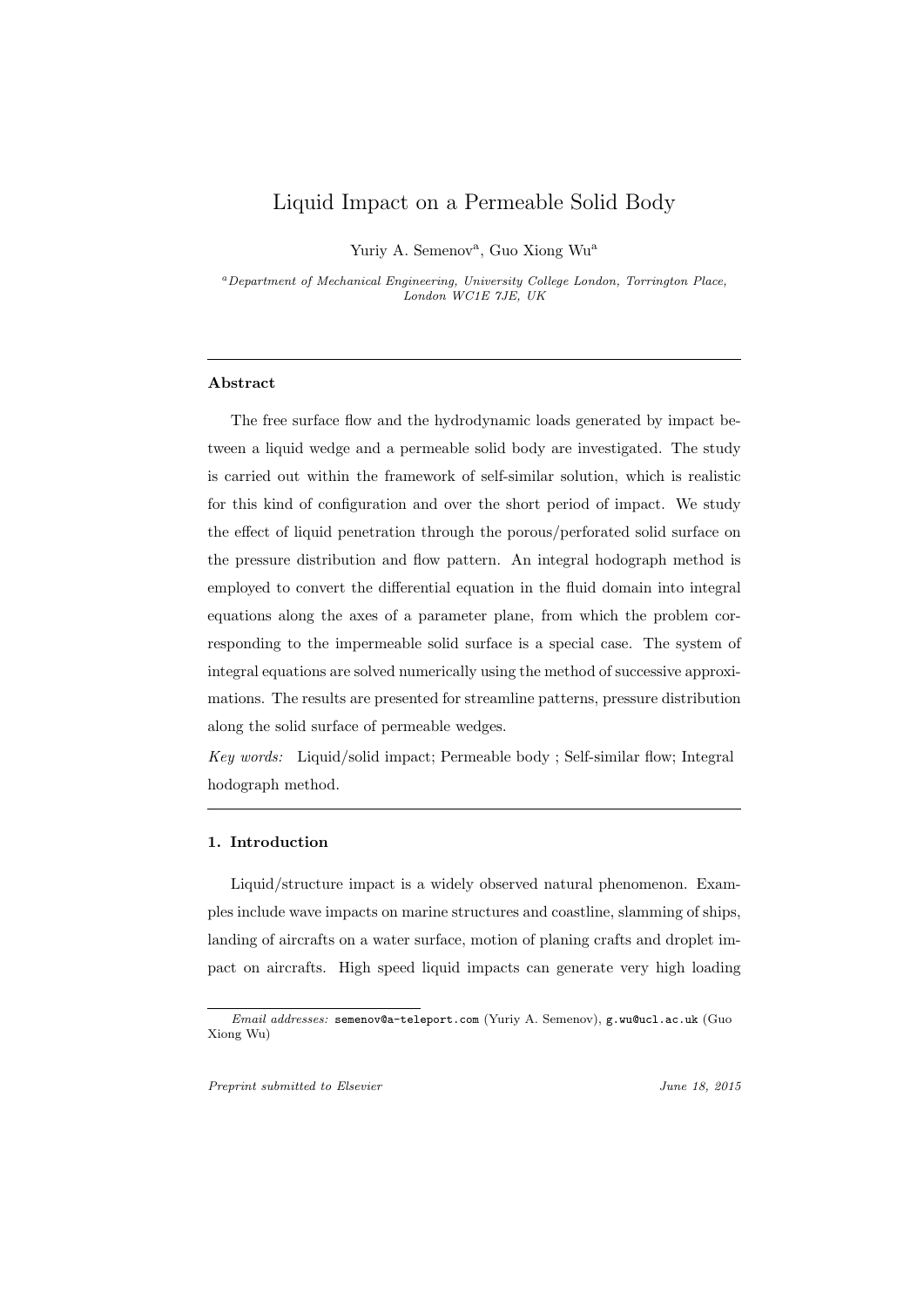on a solid body that may cause structural damage or failure. Perforated and porous solid structures have been proposed as a way to reduce hydrodynamic loading during wave impacts [1]. A perforated body allows liquid penetration though its surface, which decreases the hydrodynamic pressure. Examples of perforated structures include wave breakers and "stabilizer" of the Roseau tower which consists of an open-ended square box attached to the frame of the tower subjected to wave impacts. Another example of a perforated structure is a tubular frame, usually used as a protection for subsea installations on the seabed. Arrays of renewable energy devises or their elements in some cases also can be considered as a perforated structure for its interaction with incoming waves. Review of practical applications of perforated structures in offshore and coastal engineering as well as methods predicting hydrodynamic forces was presented by Molin [1]. In order to understand better the fluid structure interaction of the processes mentioned above and provide an effective way to predict the wave loadings, it is necessary to account for permeability of the structure in the wave impact processes.

Impacts of interest usually lasts for a very short period of time, during which the pressure and fluid velocity vary rapidly both with time and in space. In general, the process is fully transient and the temporal and spatial variables are fully independent. One way to solve this kind of problem is based on the Wanger's theory together with the technique of matched asymptotic expansions, especially in the context of marine applications [2, 3, 4]. However, in many cases, especially at initial stage and in some local areas, the flow may be treated as self similar. Moreover, at this stage the hydrodynamic force may reach its maxima value that is important to estimate safety and reliability at the design stage.

In the studies mentioned above, the bodies in the impact are usually considered as rigid and impermeable. However there are publications, notably those by Molin and Korobkin [5], Iafrati and Korobkin [6], and Iafrati et al. [7], in which the effect of permeability on the hydrodynamic force during wave impacts is investigated. In this study we will obtain analytical/numerical solution for self similar flow to study an effect of permeability of a solid structure on hy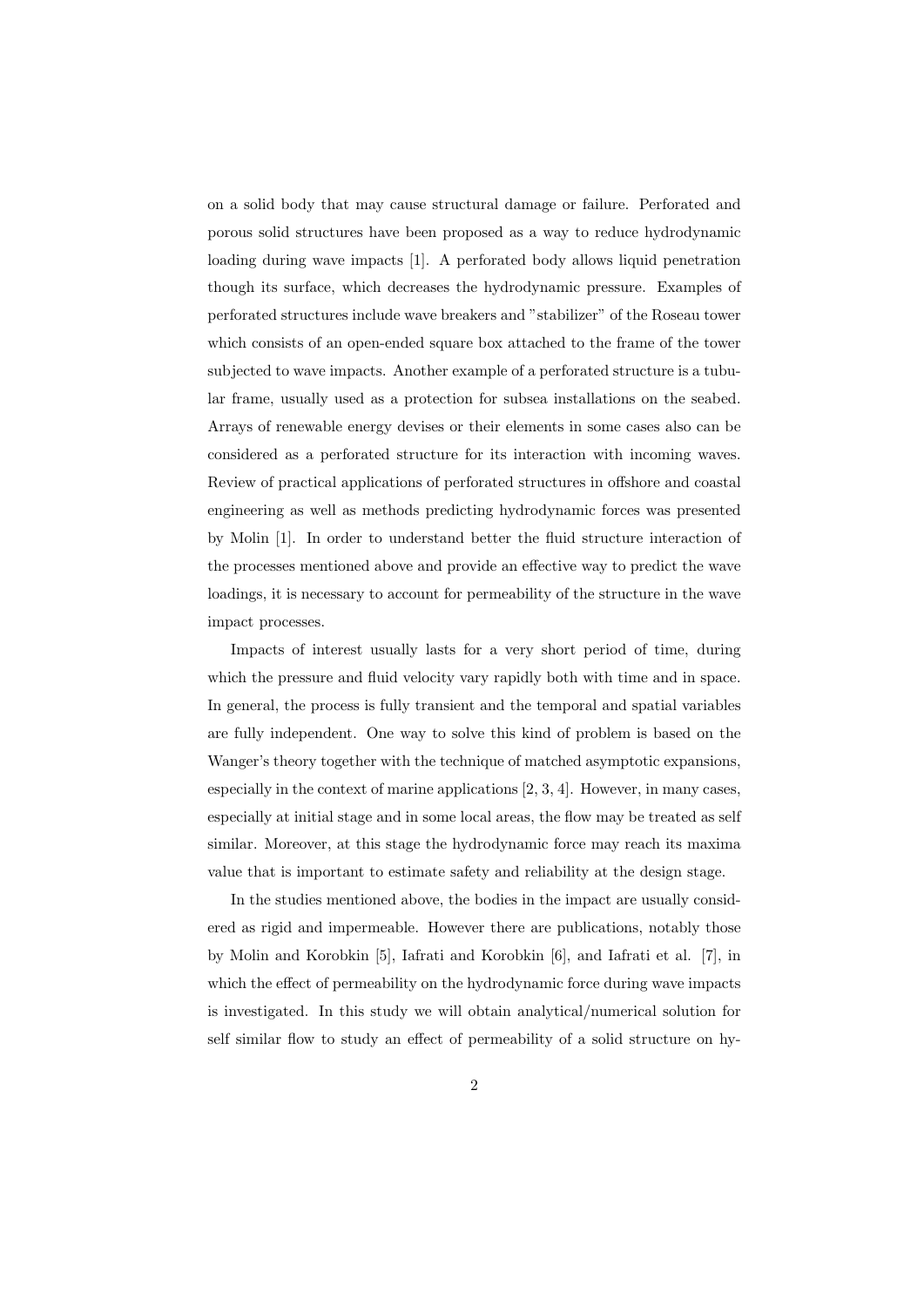drodynamic loads which are important for assessing safety and reliability of the structure. The Integral hodograph method [8, 9] which is an extension of the classical hodograph method is applied. The method enables the original partial differential equation with nonlinear boundary conditions to be converted into a set of integral equations along the straight lines, which are then solved numerically. It has been successfully used in variety of water impact problems [8, 10, 11]. However the application of the method to the present problem has some new major challenges. On the impermeable solid surface, the normal velocity is unknown *a priori* and depends on the pressure which has to be determined from the solution. The boundary condition is given in terms of a relationship between the pressure and the normal component of the velocity trough the body surface which is satisfied under iteration procedure.

Various case studies related to the permeability of the solid body are presented. Both the solid body and the wave front are considered in the form of a wedge of various angles. It includes the cases of impact of the wave crest on to the perforated wall as well as water entry of the perforated wedge into half - space of the liquid. The terms porous and perforated solid surfaces are used to distinguish the difference in the boundary condition for penetration of the liquid through the body surface. In the first one a linear relationship between the pressure and normal velocity through non deforming body boundary is employed, that corresponds to a porous body when the diameter of holes are much smaller that its length and the holes are finely distributed in the body [6]. In the second case, a perforated body is considered, for which the quadratic relationship between the pressure and the normal velocity trough the non deforming body surface is used [5]. These two laws of the liquid penetration are related to the applications in coastal and offshore engineering  $[1, 5, 12]$  where a massive of wave breakers or a cover subsea installations, forms the porous/perforated structure, used to reduce the fluid impact on a structure.

To outline briefly, the present study generalizes the previous integral form of solution [8, 10] for liquid impacting onto impermeable rigid bodies to permeable ones. Section 2 describes the mathematical formulation and the solution proce-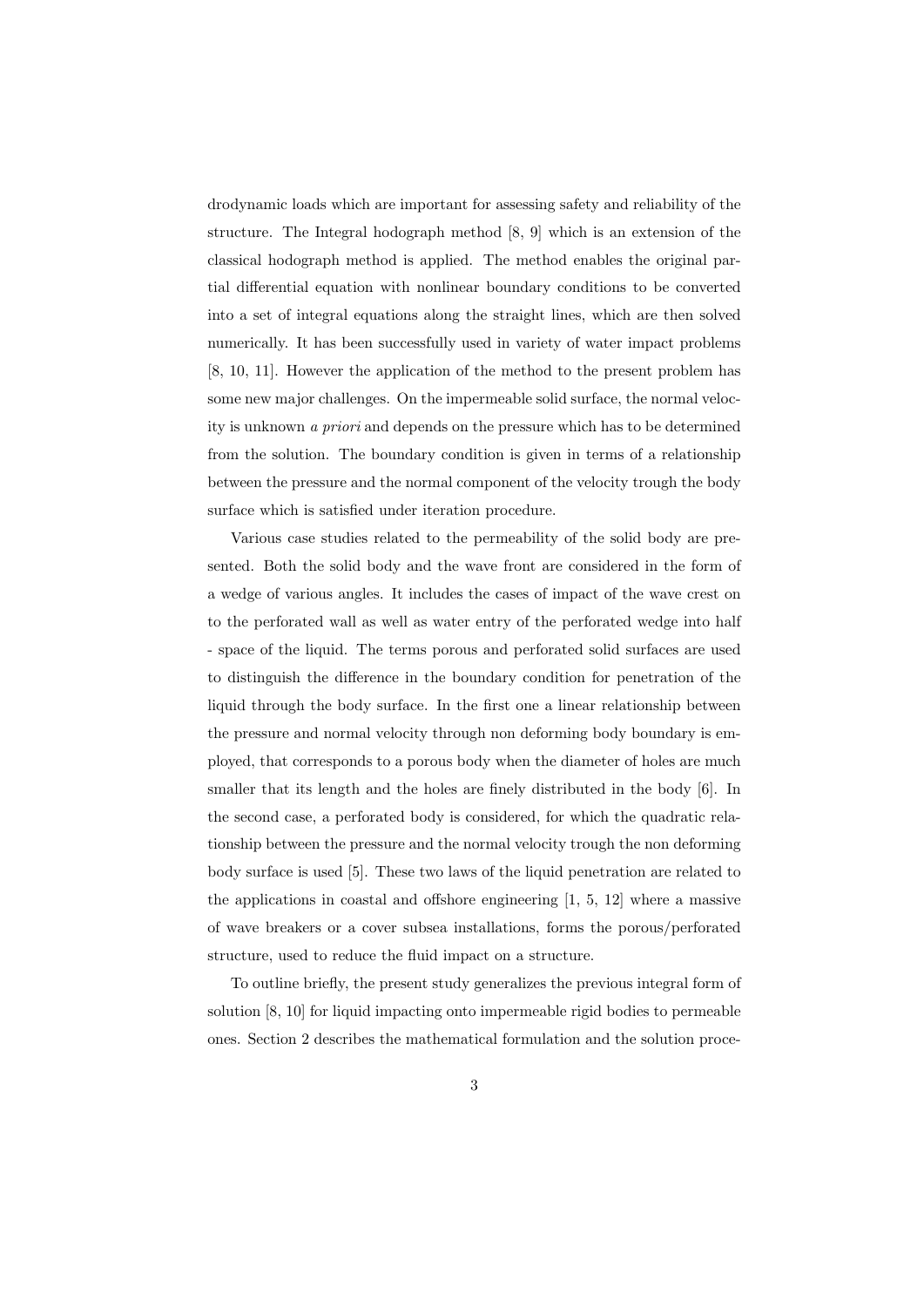

Figure 1: Sketch of the problem for impact between a liquid wedge (dotted line at the time of impact) and an permeable solid wedge: (*a*) similarity plane and (*b*) parameter plane.

dure based on the integral hodograph method which reduces the problem to a system of integral equations. The numerical results, their analysis and physic implications based on the flow patterns, pressure distribution and free surface, as well as the flux into the permeable body are discussed in Section 3.

### **2. Formulation of the problem and the solution procedure**

We consider the impact problem between a liquid and solid permeable wedge of half-angle  $\alpha$  and  $\alpha_A$ , respectively. The liquid is assumed to be ideal and incompressible, the flow to be irrotational, and the incoming velocity is constant. The gravity and surface tension effects are ignored. The flow is self similar and will be studied in the frame of reference with its origin attached to the solid wedge. A sketch of the problem is shown in figure 1.

The Cartesian coordinate system *xy* with origin at point *A* is defined with *y* axis along the line of the flow symmetry. The liquid wedge has uniform velocity *V* along the *y*-axis, which is marked as  $v_\infty$  in the similarity plane in figure 11*a*.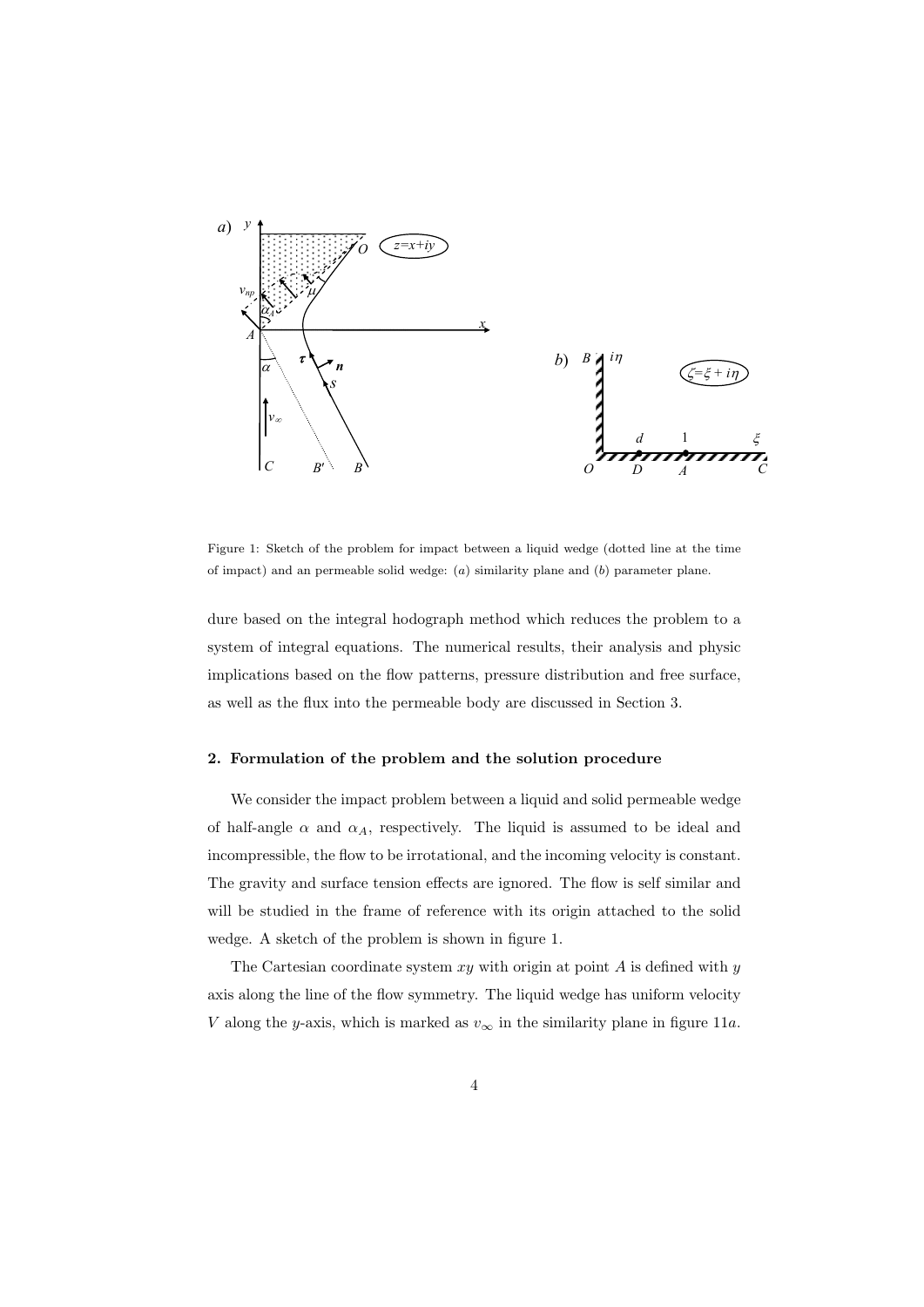The fluid particle at point  $A$  when  $t = 0$  coincides with point  $O$ . After impact, a jet with a tip of angle  $\mu$  moves to point O along the permeable wedge side. The symbol  $v_n$  in the figure is the normal velocity due to body surface permeability, and it tends to zero at the contact point  $O$ , where the pressure tends to ambient pressure.

For a constant impact velocity of the liquid wedge, the time-dependent problem in the physical complex plane  $Z = X + iY$  can be written in the stationary similarity plane  $z = x + iy$  in terms of the self-similar variables  $x = X/(Vt)$ ,  $y = Y/(Vt)$ , where *t* is time. As a result the inflow velocity at infinity  $v_{\infty} = 1$ at points *B* and *C* in figure 1*a*. The complex velocity potential  $W(Z, t)$  for the self-similar flow can be written as

$$
W(Z,t) = V^2 t w(z) = V^2 t [\phi(x,y) + i\psi(x,y)]
$$
\n(1)

The problem is to determine the function  $w(z)$  which conformally maps the similarity plane *z* onto the complex potential region w. We choose the first quadrant of the plane in figure 1*b* as the parameter region to derive expressions for the non dimensional complex velocity,  $dw/dz$ , and for the derivative of the complex potential, $dw/d\zeta$ , both as functions of the variable  $\zeta$ . Once these functions are found, the velocity field and the relation between the parameter region and the physical flow region can be determined as follows:

$$
v_x - iv_y = \frac{dw}{dz}(\zeta), \qquad z(\zeta) = z(0) + \int_1^{\zeta} \frac{dw}{d\zeta'} / \frac{dw}{dz} d\zeta', \tag{2}
$$

where  $v_x$  and  $v_y$  are the x- and y-components of the velocity nondimensionalized by  $V$ .

Conformal mapping allows us to fix three arbitrary points in the parameter region, which are chosen  $O, B$  (a point at infinity) and  $A$  as shown in figure 1*b*. In this plane, the positive part of the imaginary axis  $(0 < \eta < \infty, \xi = 0)$ corresponds to the free surface *OB*. The interval  $(0 < \xi < 1, \eta = 0)$  of the real axis corresponds to the wetted part of the wedge, and the rest of the positive real axis  $(1 \lt \xi \lt \infty, \eta = 0)$  corresponds to the symmetry line *AC*. The point  $\zeta = 1$  in figure 1*b* is the image of the point *A* from the similarity plane  $\zeta$ .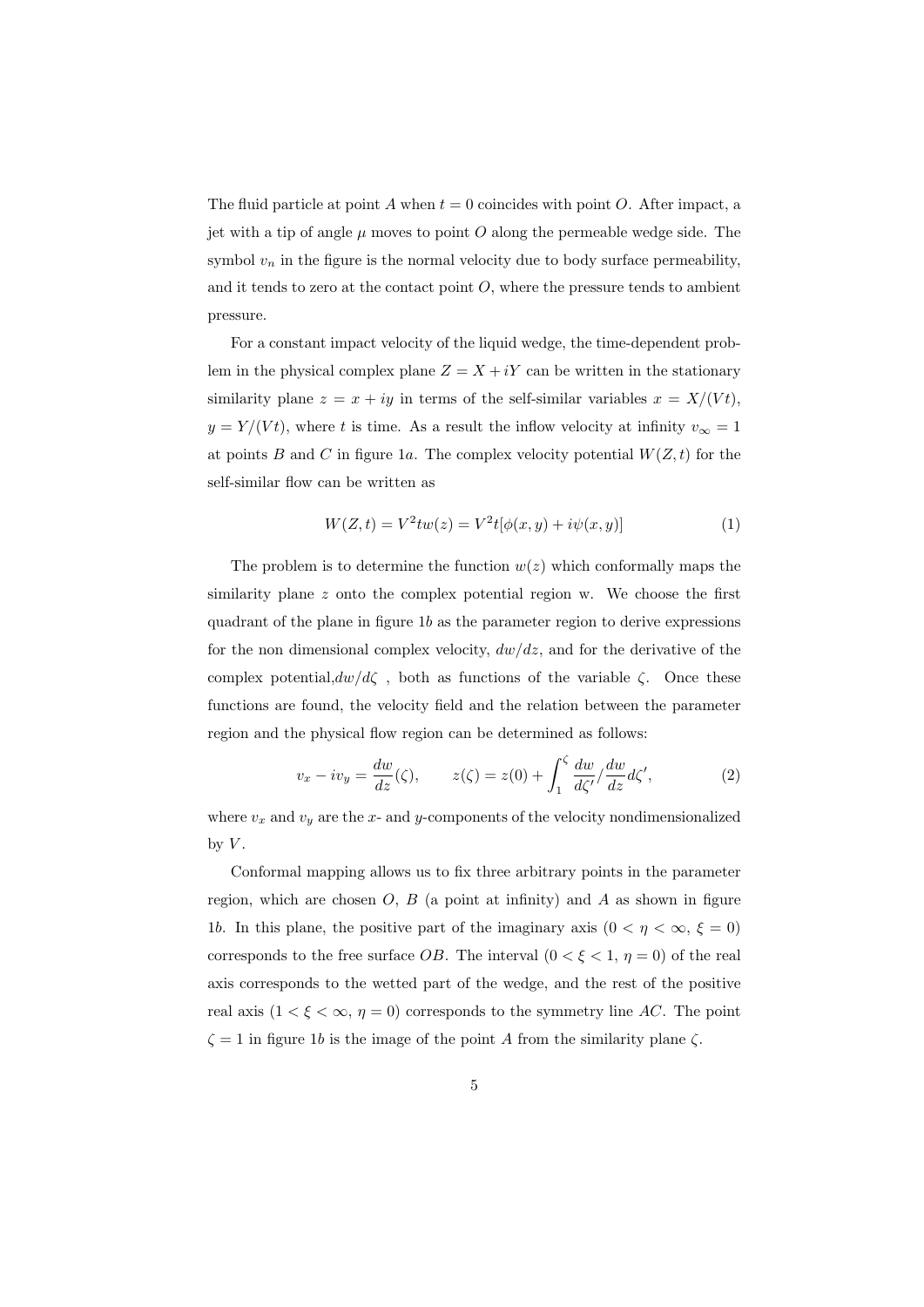## *2.1. Expressions for the complex velocity and the derivative of the complex potential, dw/dζ*

. When the body surface is an impermeable rigid, the normal component of the velocity relative to the body surface equals zero, and therefore the velocity on the body surface is directed along its tangential direction. In the present problem we consider a permeable body surface, where the normal component of the velocity is nonzero and the direction of the velocity on the body surface becomes unknown. It presents an additional challenge to the solution procedure.

The boundary-value problem for the complex velocity function is formulated in the parameter plane. At this stage we introduce function  $\beta(\xi)$  = *−* arg (*dw/dz*) along the interface *OA*, i.e. on the interval 0 *< ξ <* 1 of the real axis of the parameter plane, and function  $v(\eta)$  which is the velocity modulus along the free surface *OB*, or along the positive part of the imaginary axis of the *ζ* - plane. With these notations, we have

$$
\chi(\xi) = \arg(dw/dz) = \begin{cases}\n-\beta(\xi), & 0 < \xi < 1, \quad \eta = 0, \\
-\pi/2, & 1 < \xi < \infty, \quad \eta = 0.\n\end{cases}
$$
\n(3)

$$
v(\eta) = \left| \frac{dw}{dz} \right|, \quad 0 < \eta < \infty, \quad \xi = 0. \tag{4}
$$

When we approach point *A* along the interface *OA*, the velocity direction  $\beta(\xi) = \tan^{-1}(v_y/v_x)_{\xi \to 1-\varepsilon}, \ \varepsilon \to 0$ , tends to the value  $\pi/2$ , or coincides with the direction of the *y*-axis, since  $v_x(\xi)_{\xi \to 1-\varepsilon} \to 0$  due to the flow symmetry, and  $v_y(\xi)_{\xi \to 1-\varepsilon} > 0$  for any small permeability of the interface. For the impermeable interface there is a jump in the function  $\beta(\xi)$  at point  $\xi = 1$ , since the velocity direction coincides with the direction of the interface, or  $\beta(\xi) = \tan^{-1}(v_y/v_x)_{\xi \to 1-\varepsilon} \to \pi/2 - \alpha, \, \varepsilon \to 0.$  The formulation of the problem corresponds to the permeable body surface, and the case of the impermeable body surface is a particular one for which the liquid flowrate through the body tends to zero. Thus, for both cases the function  $\chi(\xi)$  in Eq.(3) is continuous function at point *A* and along the whole real axis.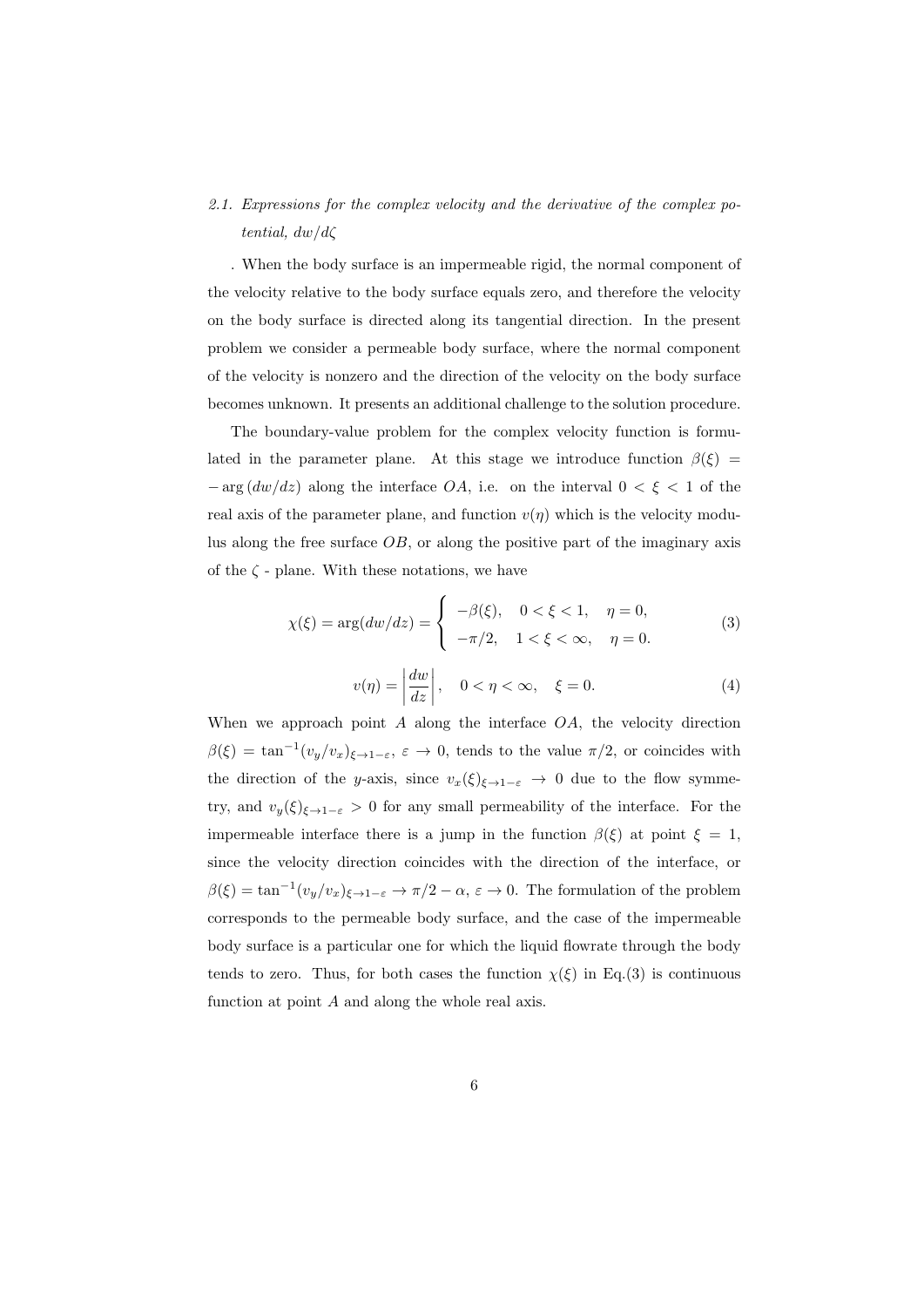We can confirm that the integral formula [8, 9] for  $F(\zeta) = dw/dz$  below

$$
F(\zeta) = v_{\infty} \exp\left[\frac{1}{\pi} \int_{0}^{\infty} \frac{d\chi}{d\xi} \ln\left(\frac{\zeta + \xi}{\zeta - \xi}\right) d\xi - \frac{i}{\pi} \int_{0}^{\infty} \frac{d\ln v}{d\eta} \ln\left(\frac{\zeta - i\eta}{\zeta + i\eta}\right) d\eta + i\chi_{\infty}\right],
$$
\n(5)

satisfies the given conditions on the real and imaginary axes of the first quadrant in Eqs.(3) and (4), or:  $\chi(\xi) = \arg[F(\zeta)]_{\zeta=\xi}$ ,  $0 < \xi < \infty$ ,  $\eta = 0$ , and  $v(\eta) =$  $|F(\zeta)|_{\zeta=i\eta}$ ,  $0 < \eta < \infty$ , where  $v_{\infty} = v(\eta)_{\eta \to \infty}$ ,  $\chi_{\infty} = \chi(\xi)_{\xi \to \infty}$ . Using the known value in the first line of Eq.(3), Eq.(5) becomes

$$
\frac{dw}{dz} = v_0 \exp\left[\int_0^1 \frac{d\beta}{d\xi} \ln\left(\frac{\xi - \zeta}{\xi + \zeta}\right) d\xi - \frac{i}{\pi} \int_0^\infty \frac{d\ln v}{d\eta} \ln\left(\frac{i\eta - \zeta}{i\eta + \zeta}\right) d\eta - i\beta_0\right].
$$
 (6)

where  $v_0 = v(\eta)_{\eta=0}$  and  $\beta_0 = \beta(\xi)_{\xi=0} = \pi/2 - \alpha_A$  are the velocity magnitude and direction at point *A*. The functions  $\beta(\xi)$  and  $v(\eta)$  will be determined later from the free surface kinematic and dynamic boundary conditions.

In order to obtain expression for the derivative of the complex potential in the parameter plane,  $dw/d\zeta$ , it is useful to introduce the unit vectors  $\vec{n}$  and  $\vec{\tau}$  on the fluid boundary, which are normal and tangent to the surface, respectively. The former is directed outward from the liquid region, and while moving in the latter direction along the boundary, the spatial coordinate *s* increases and the liquid region is on the left hand side (see figure 1*a*). With this notation, we have

$$
dw = (v_s + iv_n)ds,\t\t(7)
$$

where  $v_s$  and  $v_n$  are the tangential and normal velocity components along the flow boundary, respectively. Let  $\theta(\eta) = \tan^{-1}(v_n/v_s)$  and  $\gamma(\xi) = \tan^{-1}(v_n/v_s)$ denote the angles between the velocity vector with  $\vec{\tau}$  on the flow boundary. The former is defined along the imaginary axis of the parameter and therefore corresponds to the free surface *OB* in the similarity plane, while the latter is on the real axis and corresponds to the interface and the symmetry line. Eq.(7) allows us to determine the argument of the derivative of the complex potential,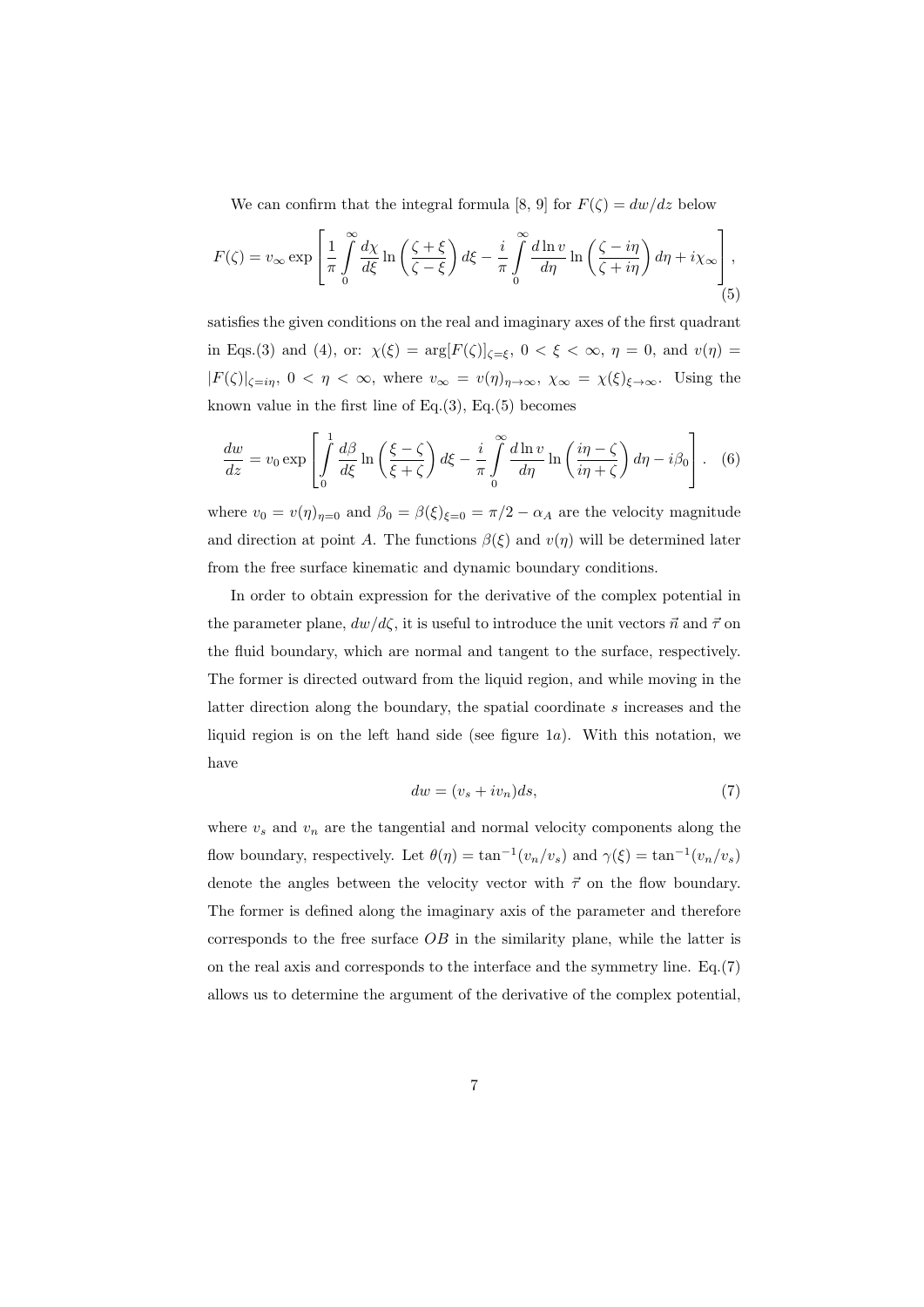

Figure 2: (*a*) Behaviour of the velocity angle to the flow boundary, tan*−*<sup>1</sup> (*vn/vs*): the solid lines for the continuous changes while the dashed lines for the step changes. (*b*) The corresponding variation in the parameter region.

$$
\vartheta = \arg(dw/d\zeta):
$$
  

$$
\vartheta(\zeta) = \arg\left(\frac{dw}{d\zeta}\right) = \arg\left(\frac{dw}{ds}\right) + \arg\left(\frac{ds}{d\zeta}\right) = \begin{cases} \gamma(\xi), & 0 < \xi < 1, \quad \eta = 0, \\ \theta(\eta) + \pi/2, \xi = 0, 0 < \eta < \infty. \end{cases}
$$
(8)

By analyzing the behaviour of the velocity angle along the whole flow boundary in figure 2, we can see the variation of tan*−*<sup>1</sup> (*vn/vs*). It is continuous along the free surface *OB* (defined as  $\theta(\eta)$ ) and on the permeable surface *OA* (defined as  $\gamma(\xi)$ ) respectively, as shown by solid lines. The function  $\theta(\eta)$  has step changes or discontinuities at points *O*, *B* and *C*, while for the function  $\gamma(\xi)$  the discontinuity occurs at point *A*. These step changes are shown by dashed lines in figure 2*a*. They may lead to singularities in the expression for the derivative of the complex potential.

Now we determine the functions  $\theta(\eta)$  and  $\gamma(\xi)$  along the fluid boundary on which they are defined, that is, along the positive parts of the imaginary and real axes of the  $\zeta\text{-plane, respectively.}$  Between points  $C$  and  $A_-\ ,\ 1<\xi<\infty,$ function  $\gamma(\xi) \equiv -\pi$ , since  $v_n = 0$  and  $v_s < 0$ . When we move in counter clockwise direction along an infinitesimal semicircle centred at the point  $\zeta = 1$ in the parameter plane, the function  $\gamma(\xi) = \tan^{-1}$ , changes from  $-\pi$  at *A*<sub>−</sub>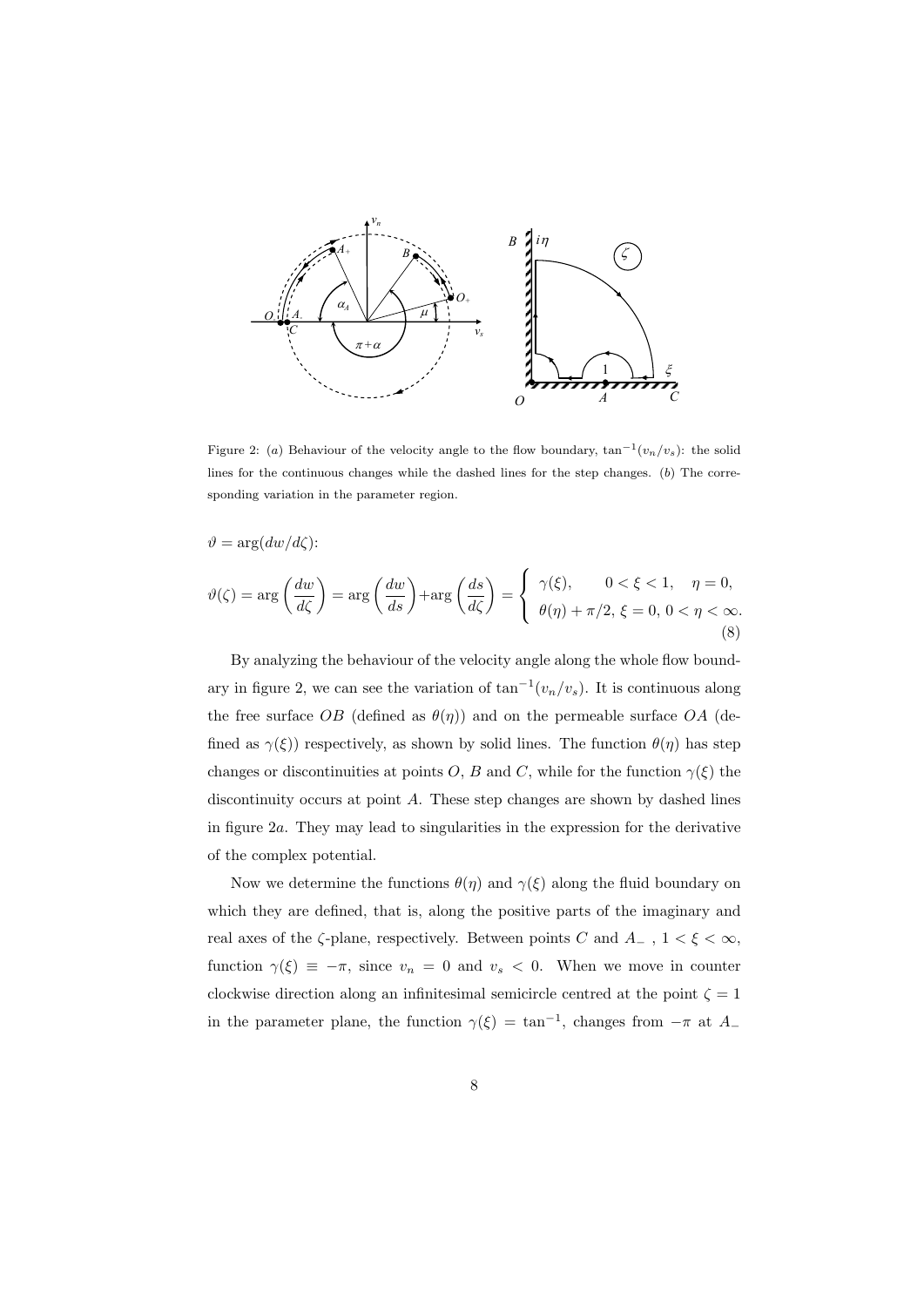to  $-\pi - \alpha_A$  at  $A_+$ . This is because velocity components  $v_x \to 0$  and  $v_y > 0$ , which gives  $v_s = -v_y \cos(\alpha_A)$  and  $v_n = v_y \sin(\alpha_A)$ . Thus, the jump in the function  $\gamma(\xi)$  at the point *A* is  $\Delta_A = -\alpha_A$ . When we move from point  $A_+$ to point *O*<sub>−</sub> along the wedge surface, the function  $\gamma(\xi)$  changes continuously from  $\gamma_A = -\pi - \alpha$  to  $\gamma_0 = -pi$  at point *O*<sub>−</sub>. When we move in counter clockwise direction along an infinitesimal quarter of the circle centred at the point  $\zeta = 0$  in the parameter plane the corresponding line in the physical plane passes through the tip *O* of the tip jet. The jump in the function  $\tan^{-1}(v_n/v_s)$ equals  $\Delta = \mu - \pi$  as it is seen from figure 2, where  $\mu = \theta(\eta)$ <sup>*n*</sup> = 0. By taking into account Eq.(8) we can see that the jump in  $\arg(dw/d\zeta)$  equals  $\Delta_{\vartheta} = \Delta + \pi/2$  $\mu - \pi/2$ . The corresponding change of the argument arg( $\zeta$ ) equals  $\pi/2$ , and so we can expect that function  $dw/d\zeta$  at point  $O(\zeta = 0)$  has a singularity of order  $dw/d\zeta \zeta^{2\Delta_{\vartheta}/\pi}$ . When moving from point *O* to point *B* along the imaginary axis of the parameter plane, the function  $\theta(\eta)$  changes continuously from value  $\theta_0$  to the value  $\theta_B = \theta(\eta)_{\eta \to \infty}$ .

We can write function  $\vartheta(\zeta)$  as follows

$$
\vartheta(\zeta) = \arg\left(\frac{dw}{d\zeta}\right) = \begin{cases}\n-\pi, & 1 < \xi < \infty, \quad \eta = 0, \\
-\pi + \Delta_A + \gamma(\xi), & 0 < \xi < 1, \quad \eta = 0, \\
\theta(\eta) + \Delta_{\vartheta}, & \xi = 0, \quad 0 < \eta < \infty.\n\end{cases}
$$
\n(9)

The problem is then to find the function  $dw/d\zeta$  in the first quadrant of the parameter plane which satisfies the boundary condition (9). This is a homogeneous boundary value problem, or  $\arg(dw/d\zeta)$  is given on the entire boundary. It can then be confirmed that the function obtained from the following integral formula [8, 9]

$$
G(\zeta) = K \exp\left[\frac{1}{\pi} \int_{-\infty}^{0} \frac{d\vartheta}{d\xi} \ln\left(\zeta^2 - \xi^2\right) d\xi + \frac{1}{\pi} \int_{0}^{\infty} \frac{d\vartheta}{d\eta} \ln\left(\zeta^2 + \eta^2\right) d\eta + i\vartheta_{\infty}\right],\tag{10}
$$

where *K* is a real factor,  $\vartheta(\zeta) = \arg[G(\vartheta)], 0 < \xi < \infty, \eta = 0 \text{ and } 0 < \eta < \infty$ ,  $\xi = 0$ ,  $\vartheta_{\infty} = \vartheta(\zeta)|_{\zeta \to \infty}$  can meet the condition in Eq.(9). By performing the integration in Eq.(10) over steps where the value  $\vartheta(\zeta)$  is known, we finally obtain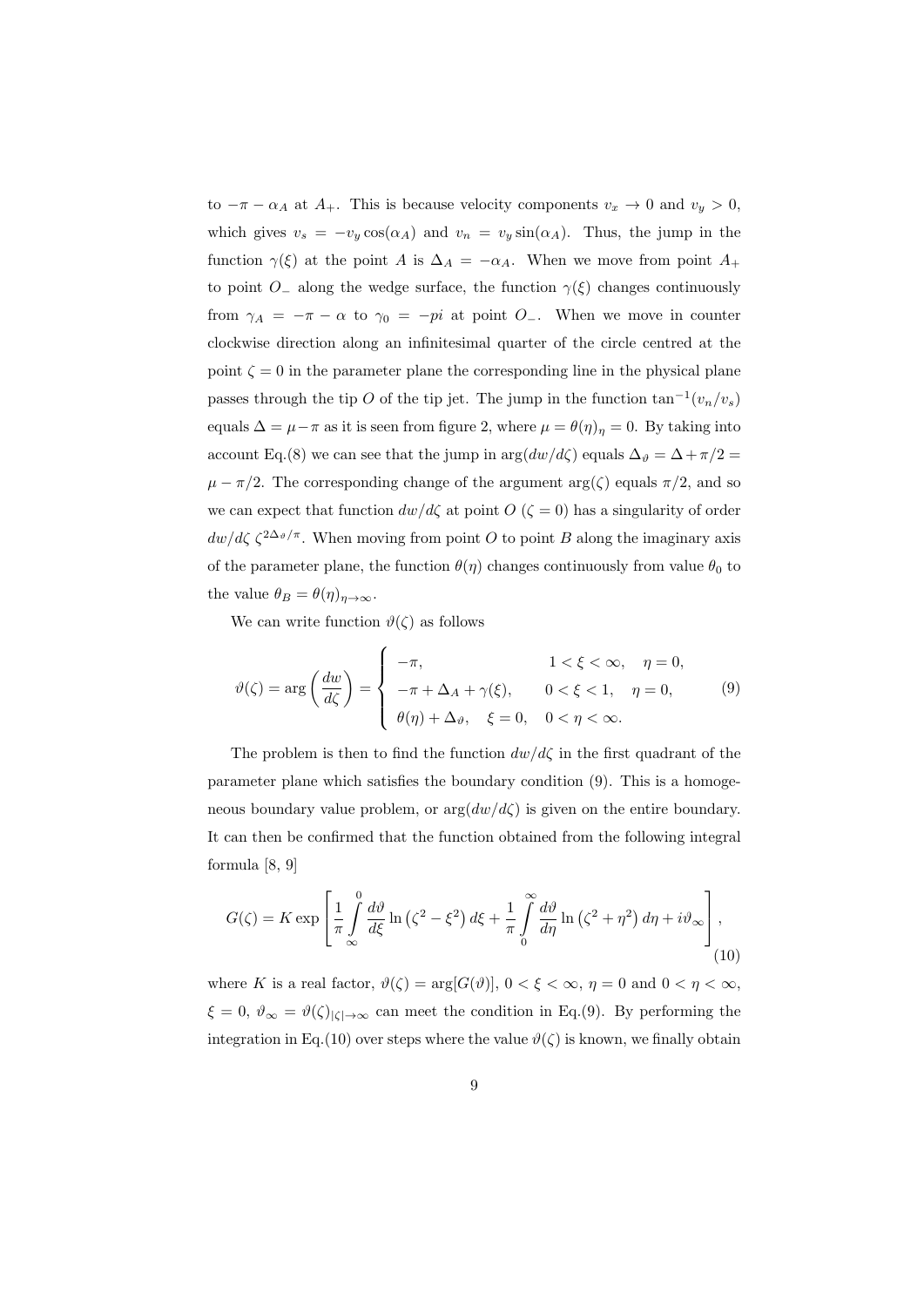the expression for the derivative of the complex potential in the *ζ*-plane as

$$
\frac{dw}{d\zeta} = K \frac{\zeta^{2\mu/\pi - 1}}{(1 - \zeta^2)^{\alpha/\pi}} \exp\left[\frac{1}{\pi} \int_0^1 \frac{d\gamma}{d\zeta} \ln\left(\xi^2 - \zeta^2\right) d\xi + \frac{1}{\pi} \int_0^\infty \frac{d\theta}{d\eta} \ln\left(\zeta^2 + \eta^2\right) d\eta\right].
$$
\n(11)

Integration of Eq. (11) in the parameter region allows us to obtain the function  $w(\zeta)$  which conformally maps the parameter region onto the corresponding region in the complex potential plane:

$$
w(\zeta) = w_A + K \int_{1}^{\zeta} \frac{\zeta^{2\mu/\pi - 1}}{(1 - \zeta^2)^{\alpha/\pi}} \exp\left[\frac{1}{\pi} \int_{0}^{1} \frac{d\gamma}{d\xi} \ln\left(\xi^2 - \zeta^2\right) d\xi + \frac{1}{\pi} \int_{0}^{\infty} \frac{d\theta}{d\eta} \ln\left(\zeta^2 + \eta^2\right) d\eta\right] d\zeta',\tag{12}
$$

where  $w_A$  is the complex potential at point A and can be taken as zero without loss of the generality.

Dividing (11) by (6), we can obtain the derivative of the mapping function

$$
\frac{dz}{d\zeta} = \frac{K}{v_0} \frac{\zeta^{2\mu/\pi - 1}}{(1 - \zeta^2)^{\alpha/\pi}} \exp\left[\frac{1}{\pi} \int_0^1 \frac{d\gamma}{d\xi} \ln\left(\xi^2 - \zeta^2\right) d\xi + \frac{1}{\pi} \int_0^\infty \frac{d\theta}{d\eta} \ln\left(\eta^2 + \zeta^2\right) d\eta\right]
$$

$$
- \frac{1}{\pi} \int_0^1 \frac{d\beta}{d\xi} \ln\left(\frac{\xi - \zeta}{\xi + \zeta}\right) d\xi + \frac{i}{\pi} \int_0^\infty \frac{d\ln v}{d\eta} \ln\left(\frac{\eta - \zeta}{\eta + \zeta}\right) d\eta + i\beta_0\right]
$$
(13)

The integration of this equation yields the mapping function  $z = z(\zeta)$  relating the parameter and similarity planes.

We notice that in contrast to the impact between the liquid and impermeable solid wedges [10], the functions  $\beta(\xi)$  and  $\gamma(\xi)$  characterizing respectively the direction of the velocity vector with *x*-axis and the angle between the velocity vector and the permeable solid surface now become unknown on *AO*. The first function appears in the expression for the complex velocity in Eq.(6), and the second appears in the expression for the derivative of the complex potential in Eq.(11). In addition, at point *A*, or  $\zeta = 1$ ,  $\gamma(\xi)$  is continuous for the impermeable surface but discontinuous for the permeable surface. The latter leads to an additional singularity in the expression for the derivative of the complex potential at point *A* at,  $\zeta = 1$ , as it can be seen in Eq.(11), which requires additional attention in the solution procedure.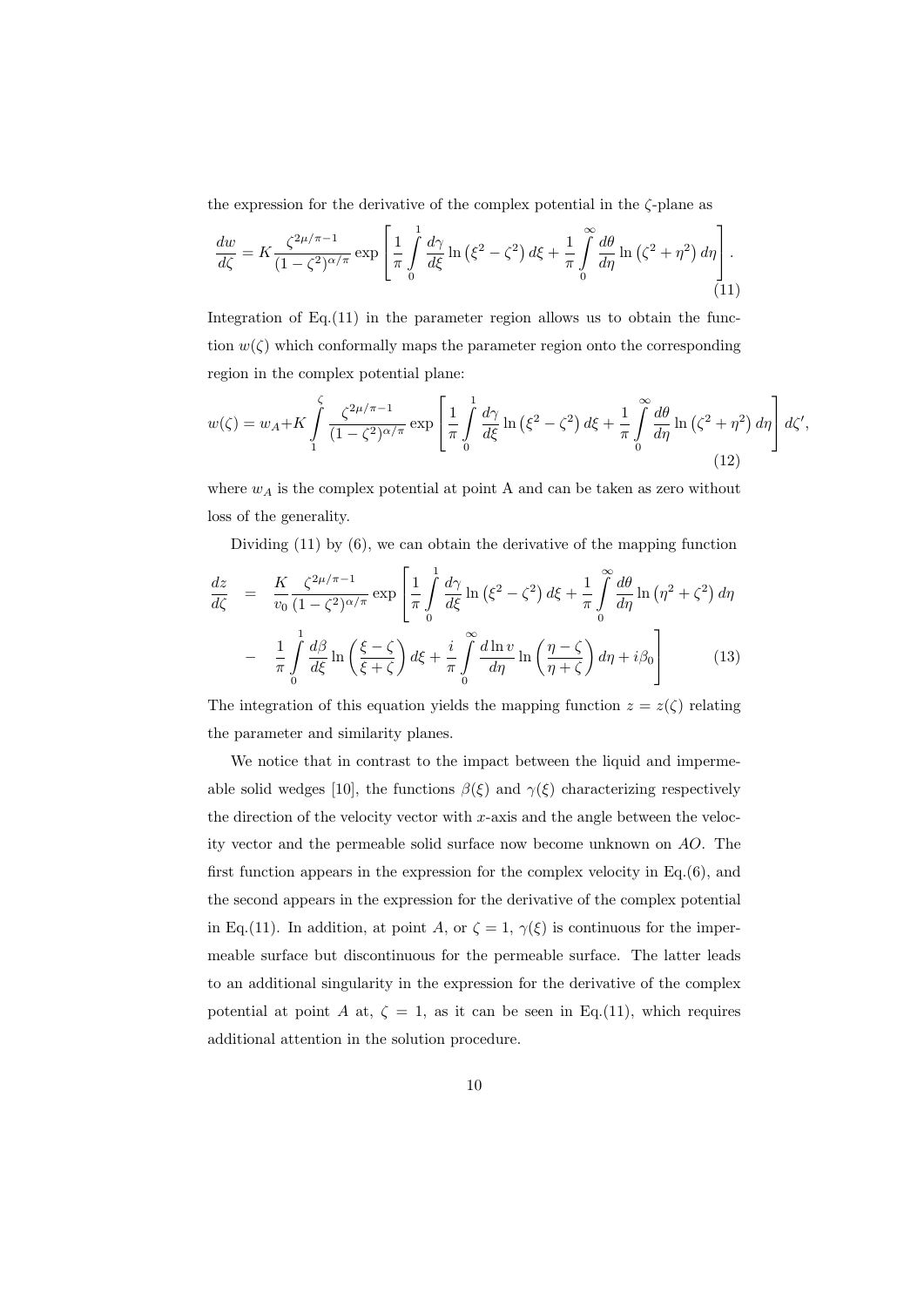The governing equations  $(6)$  and  $(11)$  -  $(13)$  enable to determine the pressure coefficient at any point of the flow region. By choosing point *A* as the reference point in the Bernoulli equation, where  $w_A = 0$ , and  $v_A = |dw/dz_{\zeta=1}|$ , and taking the advantage of the self-similarity of the flow, we can determine the pressure coefficient at any point *z* in the flow region through

$$
c_p^* = \frac{P - P_A}{\rho V^2} = \Re\left(-w + z\frac{dw}{dz}\right) - \frac{1}{2}\left|\frac{dw}{dz}\right|^2 + \frac{1}{2}v_A^2\tag{14}
$$

where  $P$  is the pressure at the point  $z$  and  $P_A$  is the pressure at the point  $A$ . Then, the pressure coefficient based on the ambient pressure, *Pa*, which can be represented by the pressure  $P_O = P_a$  at point *O*, can be determined as follows

$$
c_p(\xi) = \frac{P - P_a}{\rho V^2} = c_p^*(\xi) - c_p^*(0)
$$
\n(15)

The governing equations  $(6)$  and  $(11)$  -  $(13)$  contain the unknown parameter *K* and the functions  $\gamma(\xi)$ ,  $\beta(\xi)$ ,  $\theta(\xi)$  and  $v(\eta)$ , all to be determined from physical considerations, as well as the dynamic and kinematic boundary conditions on the free surface and the permeable body surface.

At the moment of impact, the tip of the liquid wedge will move into the body surface due to permeability. At the same time it will also spread along the body surface, which will depart from the body surface at point *D* and will eventually become point *O*. We notice that when the flow is self similar the velocity at point  $O$  is constant. Thus the coordinate position of point *O* can be decided by its velocity  $V_O = V v_0$  relative to point *A*. This gives  $Z_O = Vt z_O = V_0 t e^{i\beta_0} = V t v_0 e^{i\beta_0}$ , which further gives  $z_O = V t v_0 e^{i\beta_0}$ , where  $v_0 = v(\eta)$ )<sub> $\eta=0$ </sub> and  $\beta_0 = \beta(\xi)_{\xi=0}$ . The same argument was used Semenov, Wu & Oliver [11] for the liquid/liquid impact. From this, the distance between points *A* and *O* in the similarity plane equals  $v_0$ , which can be used to determine the parameter *K*:

$$
K\left|\int_{0}^{1} \frac{1}{K} \frac{dz}{d\zeta}\right|_{\zeta=\xi} d\xi\right| = v_0.
$$
 (16)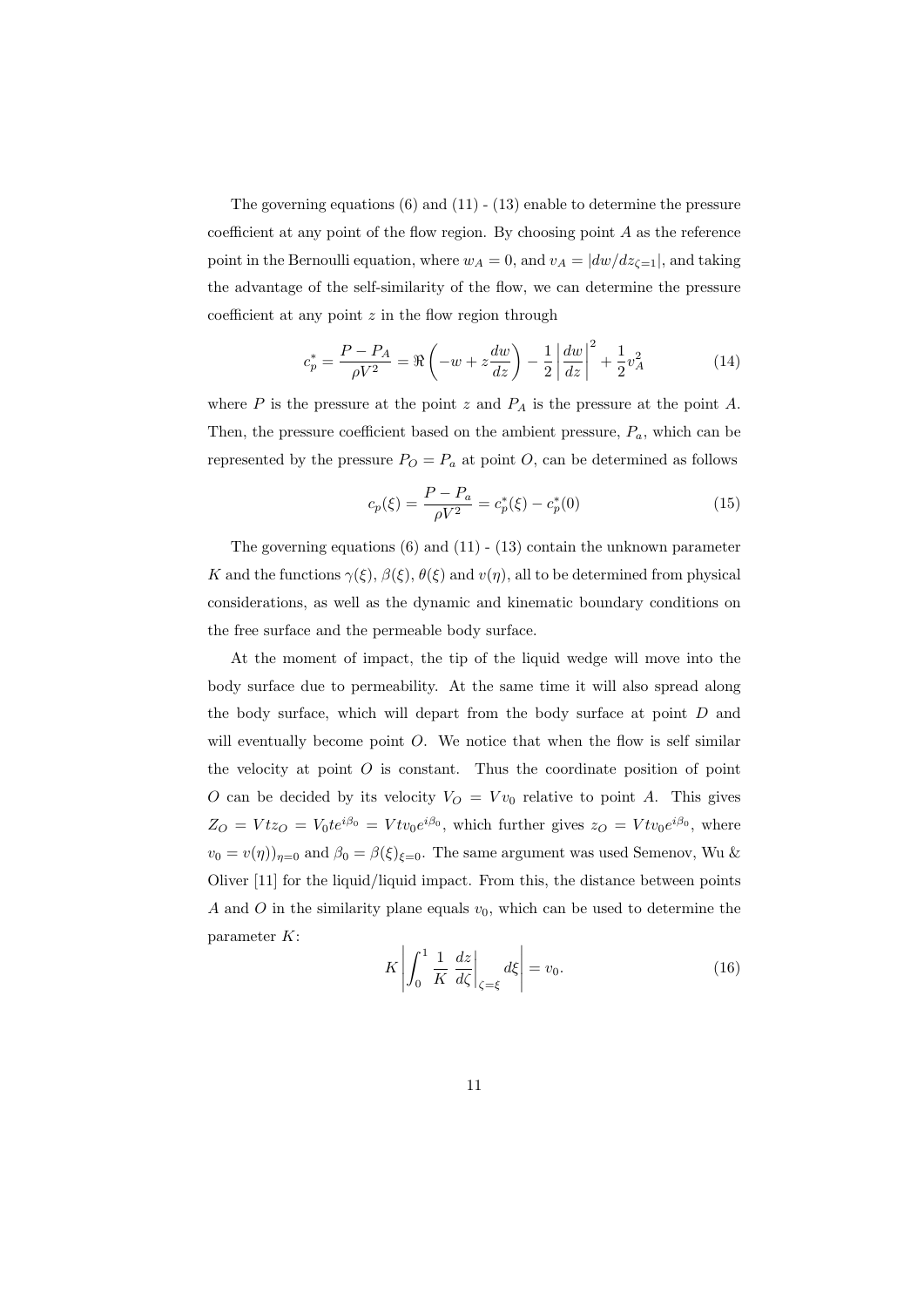# 2.2. Determination of the functions  $\theta(\eta)$  and  $v(\eta)$  on OB from boundary con*ditions on the free surface.*

The dynamic boundary conditions on the free surface *OB* for an arbitrary self-similar flow can be derived in the following form [8], by exploiting the Bernoulli equation and the fact that the acceleration of a liquid particle is orthogonal to the free surface with constant pressure

$$
\frac{d\theta}{ds} = \frac{v + s\cos\theta}{s\sin\theta} \frac{d\ln v}{ds},\tag{17}
$$

$$
\frac{1}{\tan \theta} \frac{d \ln v}{ds} = \frac{d}{ds} \left[ \arg \left( \frac{dw}{dz} \right) \right]. \tag{18}
$$

Multiplying both sides of Eqs.(17) and (18) by  $ds/d\eta = |dz/d\zeta|_{\zeta=i\eta}$  we obtain the following integro-differential equation for the function  $\theta(\eta)$ :

$$
\frac{d\theta}{d\eta} = \frac{v + s\cos\theta}{s\sin\theta} \frac{d\ln v}{d\eta},\tag{19}
$$

where *s* = *s*(*η*) is obtained from integration of the expression *−|dz/dζ|ζ*=*iη* along the imaginary axis of the parameter plane. Determining the argument of the complex velocity from Eq. $(6)$  and substituting the result into Eq. $(18)$ , the following integral equation for the function  $d(\ln v)/d\eta$  is obtained:

$$
-\frac{1}{\tan\theta}\frac{d\ln v}{d\eta} + \frac{1}{\pi} \int_{0}^{\infty} \frac{d\ln v}{d\eta'} \frac{2\eta'}{\eta'^2 - \eta^2} d\eta' = \frac{1}{1 + \eta^2} + \frac{1}{\pi} \int_{0}^{\infty} \frac{d\beta}{d\xi} \frac{2\xi}{\xi^2 + \eta^2} d\xi. \tag{20}
$$

The system of equations (19) and (20) enables us to determine the functions  $\theta(\eta)$  and  $d(\ln v)/d\eta$  along the imaginary axis of the parameter domain. Then, the velocity magnitude on the free surface can be obtained from

$$
v(\eta) = v_{\infty} \exp\left(-\int\limits_{\eta}^{\infty} \frac{d\ln v}{d\eta'} d\eta'\right)
$$
 (21)

where  $v_{\infty} = 1$  is the reference velocity at infinity. This gives the velocity at point *O*,  $v_0 = v(\eta)_{\eta=0}$ .

# *2.3. Determination of functions γ*(*ξ*) *and β*(*ξ*) *from the kinematic boundary condition on the permeable solid surface.*

In the porous media, the velocity of the fluid flow is proportional to the pressure gradient, based on Darcy's law. When the solid becomes very thin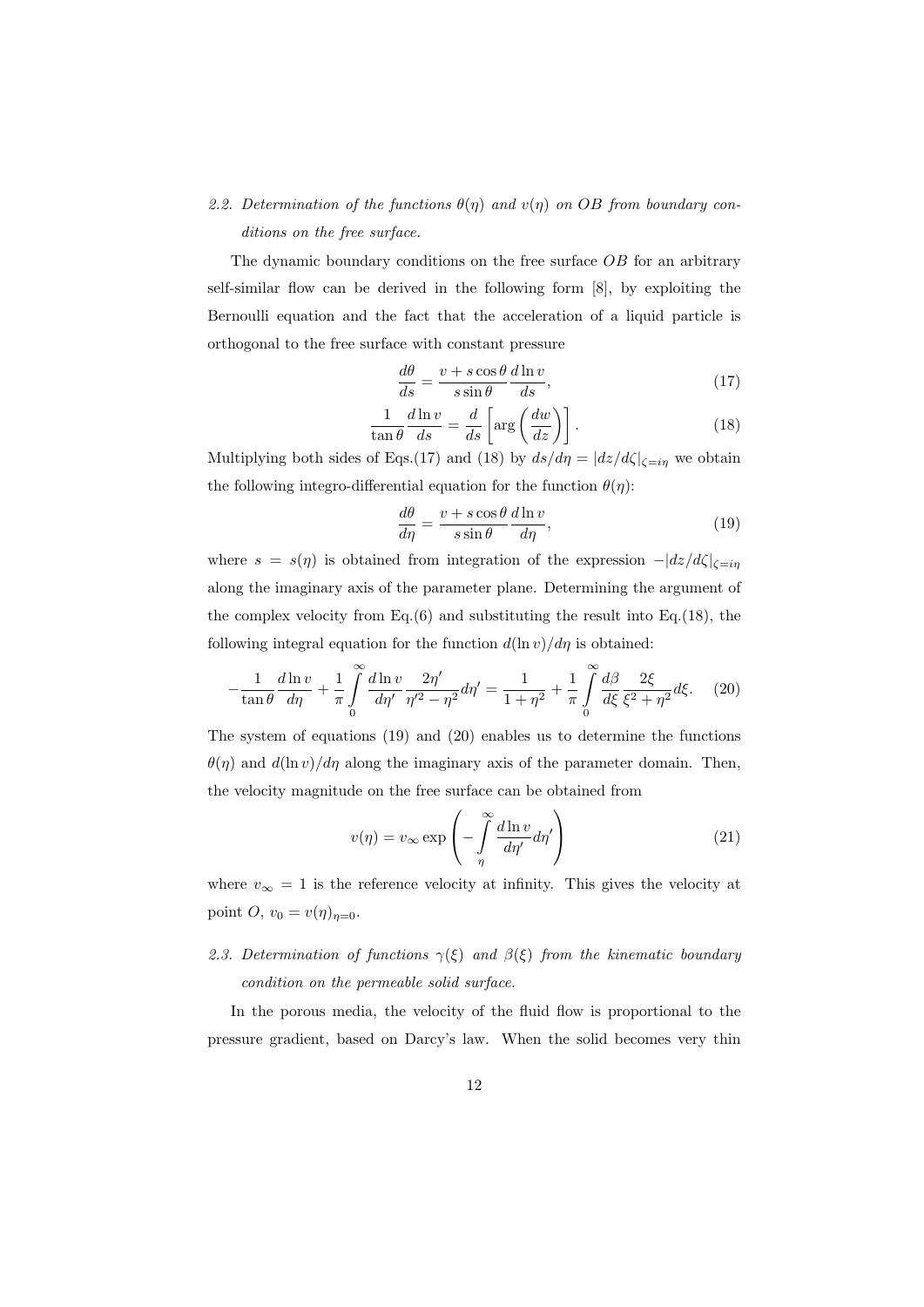with a pressure jump from one side of the surface to the other side, the velocity normal to the body is then proportional to the difference of pressures from both sides. In our case, at the initial stage of the impact, which is usually of main interest, we assume that the pressure on the back side of the solid surface remains to be ambient pressure  $P_a$ , therefore, the normal component of the velocity through the wetted surface can be written as :

$$
V_n = \alpha_p (P - P_a) \tag{22}
$$

where the coefficient  $\alpha_p$  characterizes the porosity of the thin wall. When  $\alpha_p \rightarrow$  $0, V_n \to 0$  in Eq.(22). This returns to the impermeable boundary condition.

On the surface of a perforated body, the relationship between the normal component of the velocity and the pressure can be written as  $V_n|V_n| = \chi_0(P - \frac{1}{n})$  $P_a$ )/ $\rho$ , as  $V_n$  is expected to be positive [1, 5]

$$
V_n = \chi_0 \sqrt{(P - P_a)/\rho}, \qquad \chi_0^2 = \frac{2\nu\kappa^2}{1 - \kappa}.
$$
 (23)

where  $\nu$  is a discharge factor, and  $\kappa$  is the ratio between the area of the holes and the total area,  $\rho$  is the liquid density as defined previously. As  $\kappa \to 0$ , the impermeable boundary condition is recovered. In the following, non-dimensional parameters are used based on the definitions of  $v_n = V_n/V$ ,  $\alpha_0 = \alpha_p \rho V$ , while  $\chi_0$  is already non-dimensional. Eqs.(22) and (22) can be respectively written as

$$
v_n = \alpha_0 c_p,\tag{24}
$$

$$
v_n = \chi_0 \sqrt{c_p},\tag{25}
$$

The tangential component of the velocity on the wedge side *OA* can be determined with the notation in Eq. $(7)$  as

$$
v_s(\xi) = \Re\left(\frac{dw}{dz}\frac{dz}{ds}\right) = \Re\left(\frac{dw}{dz}\bigg|_{\zeta=\xi} e^{i\delta_A}\right) \tag{26}
$$

where  $\delta_A = -\pi - \alpha$  is the direction of the vector  $\vec{\tau}$ . Then, the function  $\gamma(\xi)$  can be obtained

$$
\gamma(\xi) = \tan^{-1}\left(\frac{v_n(\xi)}{\Re\left(e^{i\delta_A}dw/dz_{\zeta=\xi}\right)}\right)
$$
(27)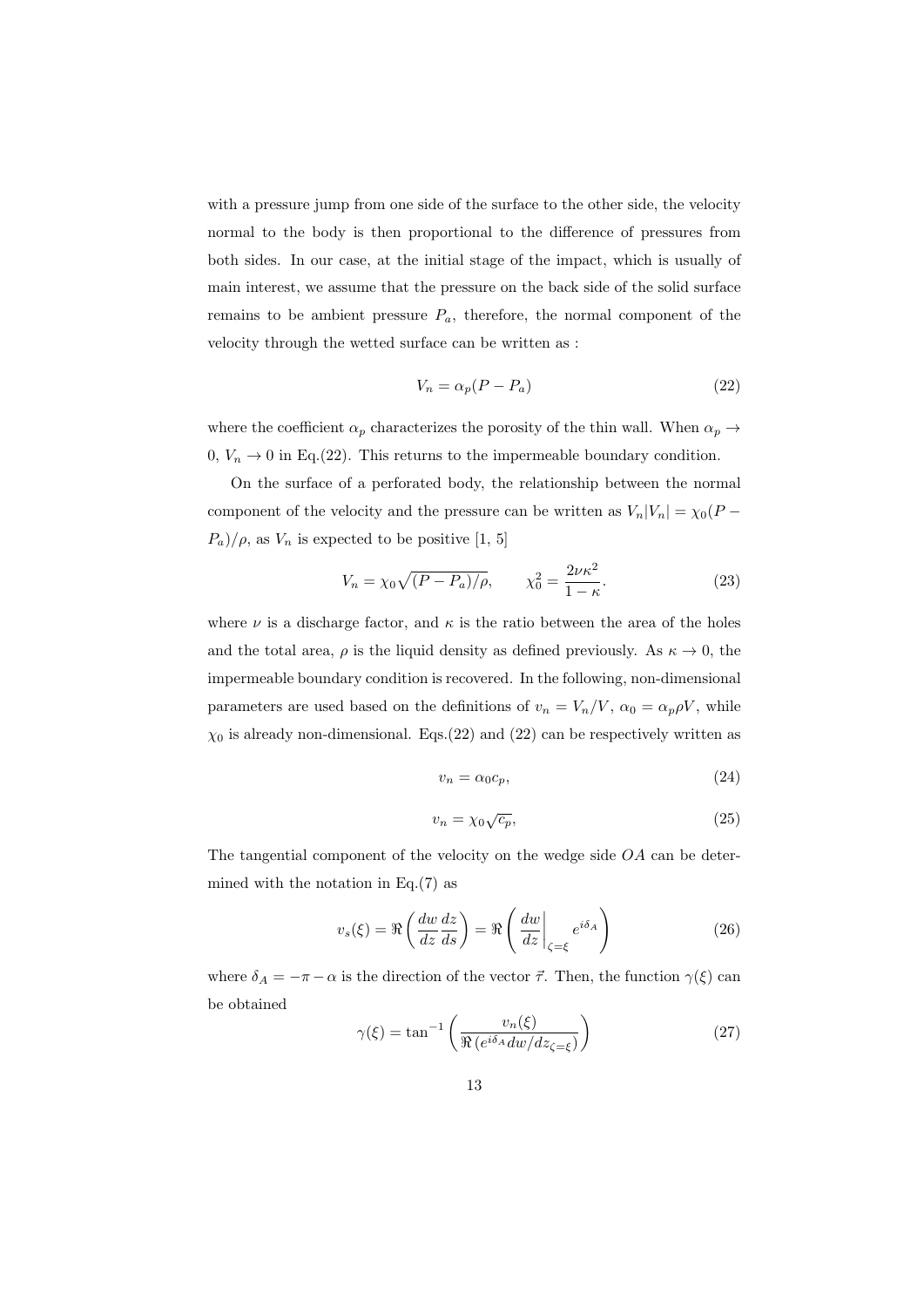where the normal component of the velocity,  $v_n$ , will be detrmined in the following. Taking the argument of Eq.(13), we obtain  $\delta_A = \beta + \gamma$ , that gives equation for the function  $\beta(\xi)$  as follows

$$
\beta(\xi) = \delta_A - \gamma(\xi) \tag{28}
$$

The integral equation (20) with Eq.(19) allows us to obtain the functions  $\theta\eta$ and  $v(\eta)$ , together with the functions  $\gamma(\xi)$  and  $\beta(\xi)$  determined from Eqs.(27) and  $(28)$ . Once these functions are found, the velocity at point *O*,  $v_0$ , and the angle of the tip of the splash jet,  $\mu$ , can also be found.

The numerical solution of the system of equations, which is strongly nonlinear, is based on the iteration with the relaxation coefficient used for the functions *βξ* and *γ*(*ξ*) being 1/5 of that for the functions  $θ(η)$  and  $v(η)$ . It starts with  $\beta(\xi) \equiv -\beta_0$ ,  $\gamma(\xi) \equiv -\pi$ ,  $v_n(\xi) = 0$  on the wedge side *OA* and  $\theta(\eta) = \alpha$ ,  $v(\eta) = 1$  on free surface  $OB$ , as initial values. The unknown *K* is obtained from Eq.(16) at each iteration. Eq.(15) gives pressure from which  $v_n$  is determined from Eqs. (24) or (25), for porous and perforated bodies, respectively. New functions  $\beta \xi$  and  $\gamma(\xi)$  are then determined from Eq. (27) and Eq.(28), respectively. The functions  $\theta(\eta)$  and  $v(\eta)$  are determined from Eq.(19) and Eq.(20). respectively, which give the free surface shape *OB*. The iteration returns to Eq.(16) and the process is repeated until the convergence has been achieved.

#### **3. Numerical results**

#### *3.1. Numerical approach*

The numerical approach employed in the present study is based on the method of successive approximations, which is similar to that used by Semenov & Wu [10], for solving self-similar impact problems between the impermeable solid and liquid wedges. Let us consider two sets of points distributed along the part of the real axis,  $0 < \xi_j < 1$ ,  $j = 1...M$ , and the imaginary axis,  $0 < \eta_i < \eta_N$ ,  $j = 1...$ , where  $\eta_N$  is sufficiently large. The integrals within each segment in the system of equations are evaluated explicitly, using the linear interpolation for the functions  $\gamma(\xi)$ ,  $\beta(\xi)$ ,  $\theta(\eta)$  and  $v(\eta)$ , on the intervals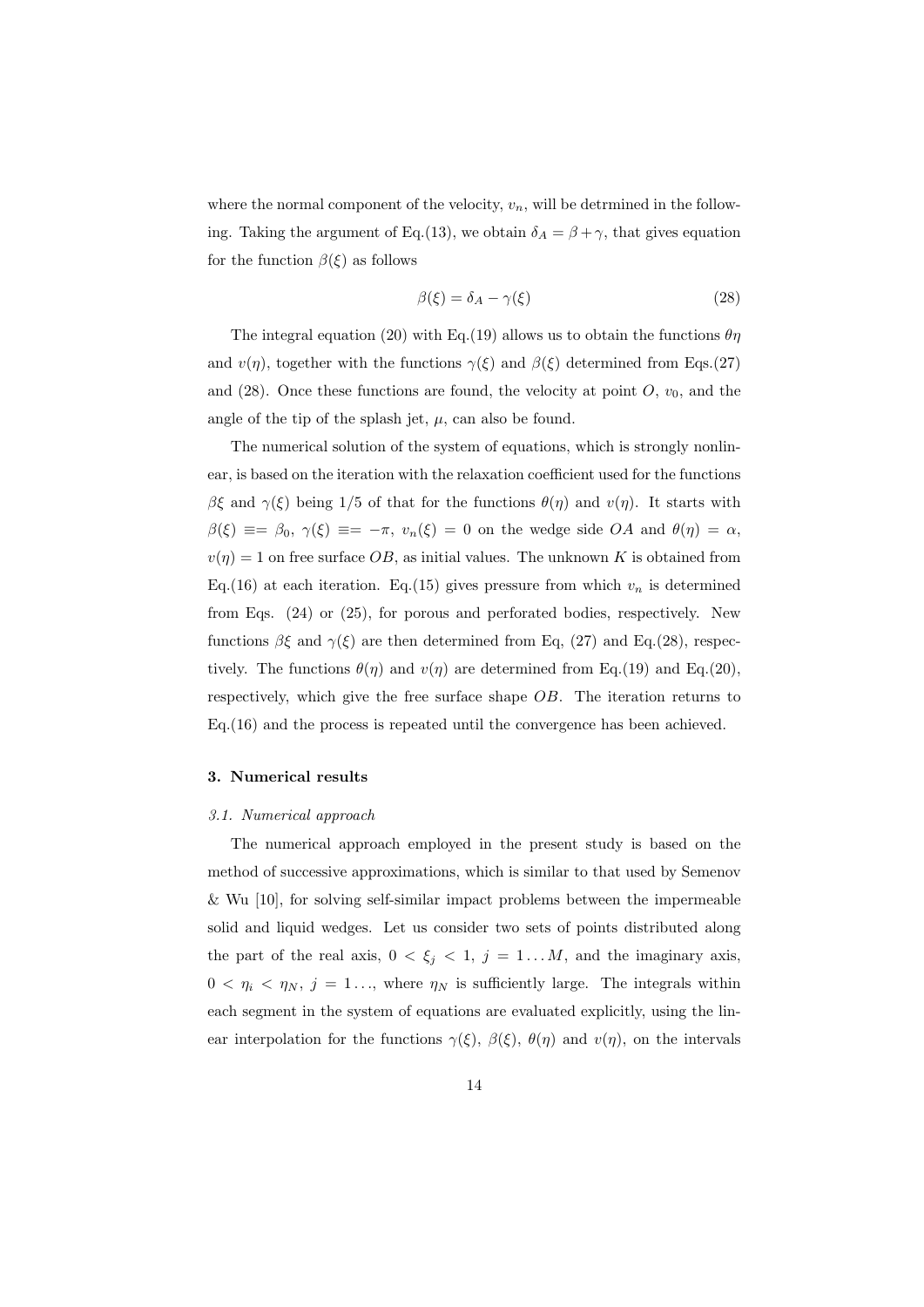| $\alpha_0$ |           | $\mu/\pi$ |           |           | $c_{p\max}$ |           |          |
|------------|-----------|-----------|-----------|-----------|-------------|-----------|----------|
|            | $N = 150$ | $N = 300$ | $N = 600$ | $N = 150$ | $N = 300$   | $N = 600$ | $(I\&K)$ |
| $\theta$   | 0.00962   | 0.00985   | 0.00989   | 6.99      | 6.90        | 6.88      | 6.88     |
| 0.1        | 0.00534   | 0.00562   | 0.00567   | 5.82      | 5.70        | 5.68      | 5.68     |
| 0.2        | 0.00281   | 0.00310   | 0.00315   | 5.05      | 4.90        | 4.88      | 4.88     |
| 0.3        | 0.00139   | 0.00165   | 0.00170   | 4.49      | 4.32        | 4.29      | 4.29     |
| 0.4        | 0.00066   | 0.00085   | 0.00089   | 4.03      | 3.86        | 3.83      | 3.83     |
| 0.5        | 0.00031   | 0.00043   | 0.00045   | 3.65      | 3.49        | 3.46      | 3.45     |

Table 1: Convergence study and comparison for water-entry of a porous solid wedge  $\alpha_A = 60^\circ$ into the half-space of the liquid ( $\alpha = 90^\circ$ ).

 $(\xi_{j-1}, \xi_j)$  and  $(\eta_{i-1}, \eta_i)$ , respectively. The results contain the unknowns coefficients  $\Delta \gamma_j = \gamma_j - \gamma_{j-1}$ ,  $\Delta \beta_i = \beta_i - \beta_{i-1}$ ,  $\Delta \theta_i = \theta_i - \theta_{i-1}$  and  $\ln(v_i/v_{i-1})$ , which are determined from the system of equations (19), (20), (27), (28).

#### *3.2. Impact between liquid and solid porous wedges.*

Effect of body porosity on the flow parameters including the slamming pressure peak has been studied using the boundary element method (*BEM*) by Iafraity & Krobokin [6] for a porous wedge entering the flat water surface. Similar problem of a permeable block sliding along an inclined beach has been studied by Iafrati, Miloh & Korobkin [7], in the context of violent free surface flow generated by landslide.

To evaluate the accuracy and mesh-independence of the results, several distributions with different numbers of nodes have been employed. Table 1 gives results with  $N = 150$ ,  $N = 300$  and 600 for a porous wedge of half-angle impacting the liquid wedge with  $\alpha = 90^{\circ}$ , which is in fact a problem of a solid porous wedge entering a flat free surface. It can be seen from the table that the contact angle  $\mu/\pi$  and the maximum pressure coefficient have converged well with the number of nodes. The converged pressure coefficients are virtually identical to those of Iafrati & Korobkin [6] (I&K) obtained through *BEM*.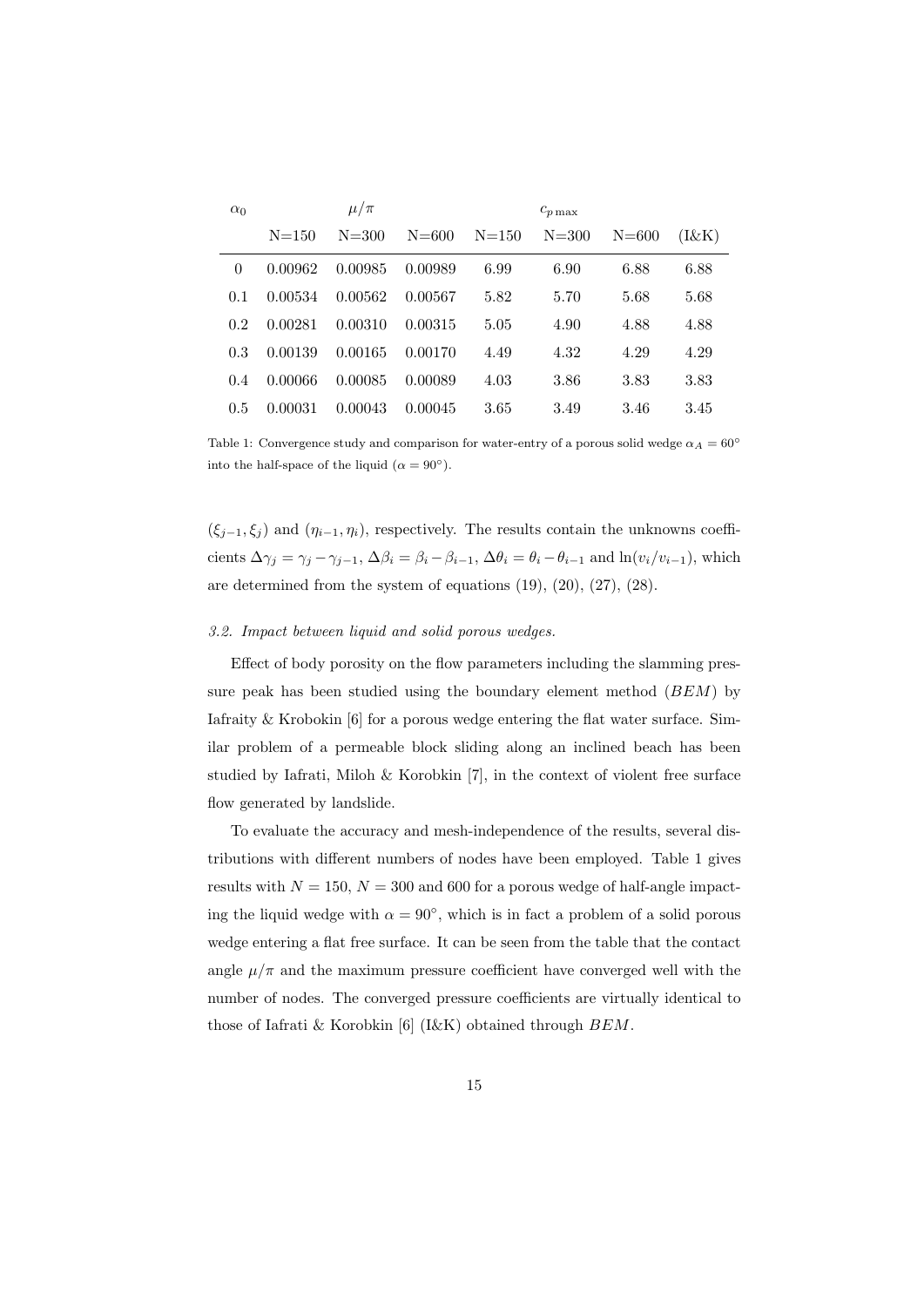

Figure 3: (*a*) Streamlines with  $\Delta \psi = 0.2$  and the free surface shape (solid lines), and the pressure distribution (dashed lines) along the porous surface for  $\alpha_A = 60^\circ$  and  $\alpha = 90^\circ$ : (*a*)  $\alpha_0 = 0$ ; (*b*)  $\alpha_0 = 0.1$ ; (*c*)  $\alpha_0 = 0.3$  and (*d*)  $\alpha_0 = 0.5$ .

Further results for streamline patterns, the free surface shape and the pressure distributions for the case in Table 1 are given in figure 3. As discussed by Wu & Sun [13], when a fluid particle moves towards an impermeable body surface, its path is blocked and has to make a sharp turn to move along the body surface. This leads to a large acceleration and therefore large pressure gradient near the jet root, as shown in figure 3*a*. When the body surface is permeable, the blockage to path of the fluid flow is less solid. The peak pressure near the jet root decreases. This decrease continues as the permeability coefficient  $\alpha_0$  increases. This makes the difference between the peak pressure and the ambient pressure on the other side of the body or insider the jet much smaller. We notice that when  $\alpha_0$  increases, more liquid will move through the body surface, which can be reflected by  $v_n = \alpha_0 c_p$ . In fact we can let the stream function  $\psi = 0$  on the symmetry line or the *y* $-$ axis. With the same increment  $\Delta \psi = 0.2$  in figures 3*a* to 3*d*, the number of streamlines intersecting the body surface from the tip of the wedge to the jet root is approximately equal to the flux rate into the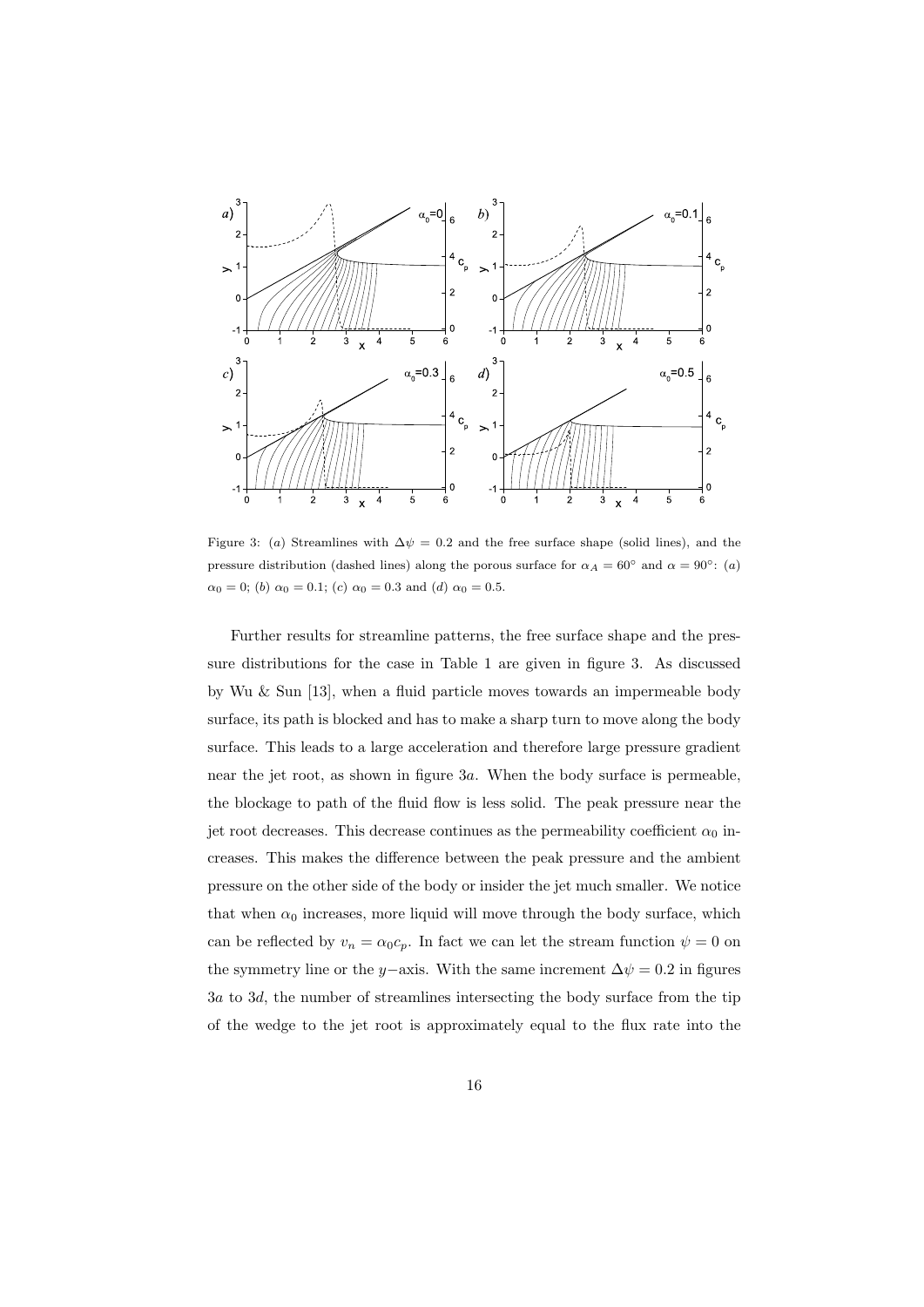

Figure 4: (*a*) Streamline pattern with  $\Delta \psi = 0.1$  and the free surface shape (solid lines), and the pressure distribution (dashed lines) along the porous surface for  $\alpha_A = 30^\circ$  and  $\alpha = 90^\circ$ : (*a*)  $\alpha_0 = 0$ ; (*b*)  $\alpha_0 = 1.3$ .

body surface. It is evident that this rate increases with increase of  $\alpha_0$ . When more liquid passes through the body surface, the position of the jet root moves towards the *y−*axis. The jet becomes thinner and shorter, and the contact angle  $\mu$  becomes smaller. When  $\alpha_0 \to \infty$ , Eq.(24) gives  $c_p \to 0$  to provide the a finite value of  $v_n$ . This means that the wetted solid surface has become a free surface. The velocity field in the whole flow region becomes undisturbed. The wetted length of the solid wall tends to the distance between tip of the body and its intersection with the undisturbed liquid wedge.

For  $\alpha_A = 30^\circ$  the results for streamline patterns, the free surface shape and the pressure distributions are shown in figure 4. At  $\alpha_0 = 0$  the pressure on the wedge side is much lower than that for  $\alpha_A = 60^\circ$ , and the pressure peak near the root of the splash jet in figure 3 is absent. This agrees with previous studies of water impact problems [14]. It leads to a smaller normal component of the velocity according to Eq. (24) and, consequently, smaller flow rate through the porous surface of the wedge.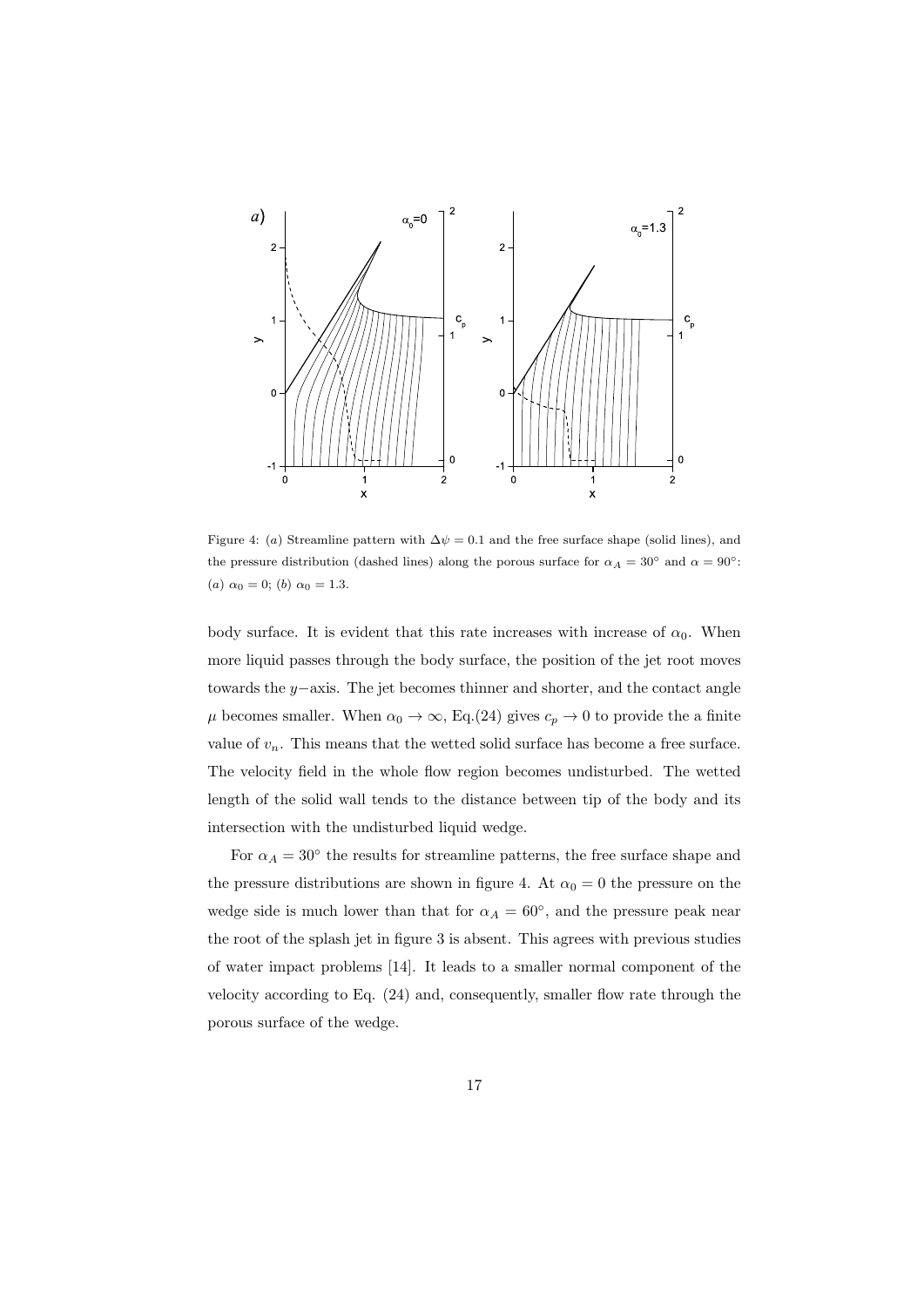Although the permeability coefficient  $\alpha_0$  is larger than for the case  $\alpha_A = 60^\circ$ in figure 3, the flowrate trough the permeable surface corresponding to the 4*th* streamline, crossing the wedge side in figure 4*b*, is  $q = 4\Delta \psi = 0.4$ , or about 70% of the total flowrate  $Q = v \tan 30^\circ \approx 0.58$  trough the cross-section of the solid wedge and the undisturbed free surface. Here,  $\Delta \psi = 0.1$  is the increment of the stream function between two neighbour streamlines in figure 4. Thus, although the  $\alpha_0$  is about 2.6 times larger for the case shown in figure 4*b*, the relative flowrate trough the permeable wedge side is approximately the same as for the case  $\alpha_A = 60^\circ$  in figure 3*d*. This occurs due to the lower pressure on the permeable wedge side for  $\alpha_A = 60^\circ$  and  $\alpha_0 = 0$ .

## *3.3. Impact of the liquid wedge on the perforated body.*

Perforated body is used widely in coastal and offshore engineering [1, 5, 6] as a mean to decrease the contact area by allowing the part of the liquid to flow through the body surface. This also reduces a high-pressure peak and the total force during wave impact. Iafrati, Miloh & Korobkin [7] considered the liquid impact caused a perforated block sliding into the water along a sloping beach. Because the gravity effect is ignored, we can rotate the beach in their case to become the *y−*axis and the problem then becomes the same as that shown in figure 1*a*. Besides, Iafrati & Korobkin [6] also considered a perforated wedge entering into the calm free surface. In both cases, the permeability of the body surface is characterized by the coefficient  $\chi_0$  in Eq. (25). Another model for perforated structures has been proposed by Cooker [15]. He considered a perforated wall as a cascade of impermeable bodies with some gap between them, through which the liquid passes in the form of free streamline jets. Such a model gives the possibility to determine the coefficient  $\chi_0$ . However this is only for some simple geometries of the wave-breaker structures.

Figure 5 show the results for impact of a liquid wedge hitting on a perforated flat wall. Provided are the streamlines, free surface and the pressure distributions along the impermeable wall and a perforated wall with  $\chi = 0.5$ . The angle of the liquid wedge has been taken as  $\alpha = 10^{\circ}$ ,  $\alpha = 30^{\circ}$  and  $\alpha = 60^{\circ}$ .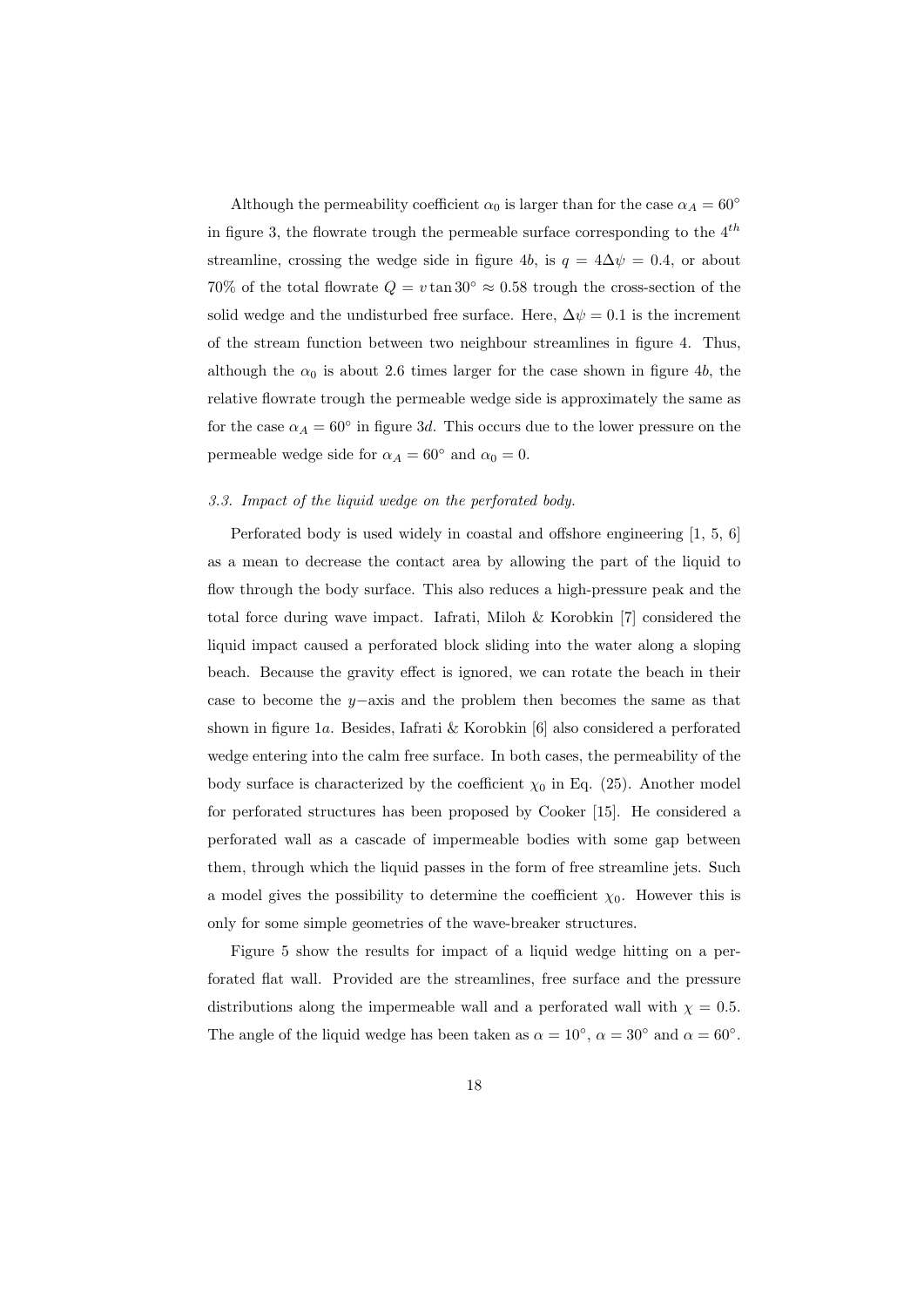

Figure 5: (*a*) Streamline pattern, free surface (solid lines), and the pressure distribution (dashed lines) along a flat wall:  $\alpha = 10^{\circ}$ , (*a*)  $\chi_0 = 0$  and (*b*)  $\chi_0 = 0.5$ ;  $\alpha = 30^{\circ}$ , (*c*)  $\chi_0 = 0$ and (*d*)  $\chi_0 = 0.5$ ;  $\alpha = 60^\circ$ , (*e*)  $\chi_0 = 0$  and (*f*)  $\chi_0 = 0.5$ .

As expected, the pressure on the wall will decrease when it is perforated. The reduction of the pressure is more pronounced at the locations where the corresponding pressure on the impermeable wall is higher. This is because at higher pressure more liquid moves into the wall as it can be seen from Eq. (25). The larger pressure is, the bigger pressure reduction occurs. We also notice that the jet root moves towards the centre of the impact for the perforated surface. This effectively reduces the area affected by the hydrodynamic pressure. The tip of the jet also moves towards the centre and the jet itself becomes thinner.

In figure 6 the flow configuration, streamlines and pressure distribution are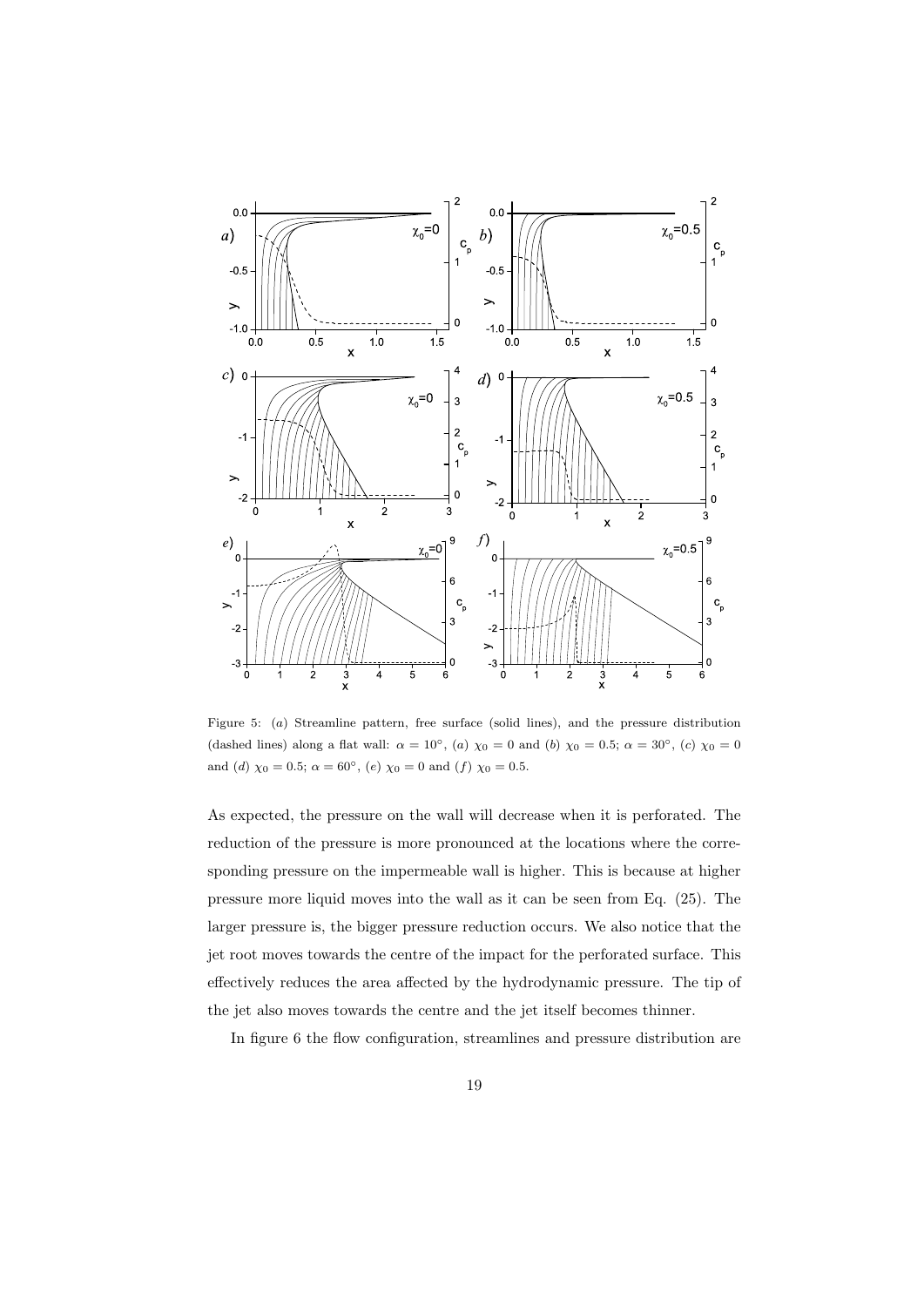

Figure 6: (*a*) Streamline patterns, free surfaces (solid lines), and the pressure distribution for impact of liquid and solid wedges with  $\alpha_A = 135^\circ$ :  $\alpha = 10^\circ$ ,  $\Delta \psi = 0.05$  (*a*)  $\chi_0 = 0$  and (*b*)  $\chi$ <sub>0</sub> = 0.5;  $\alpha = 30^{\circ}$ ,  $\Delta \psi = 0.05$  (*c*)  $\chi$ <sub>0</sub> = 0 and (*d*)  $\chi$ <sub>0</sub> = 0.3.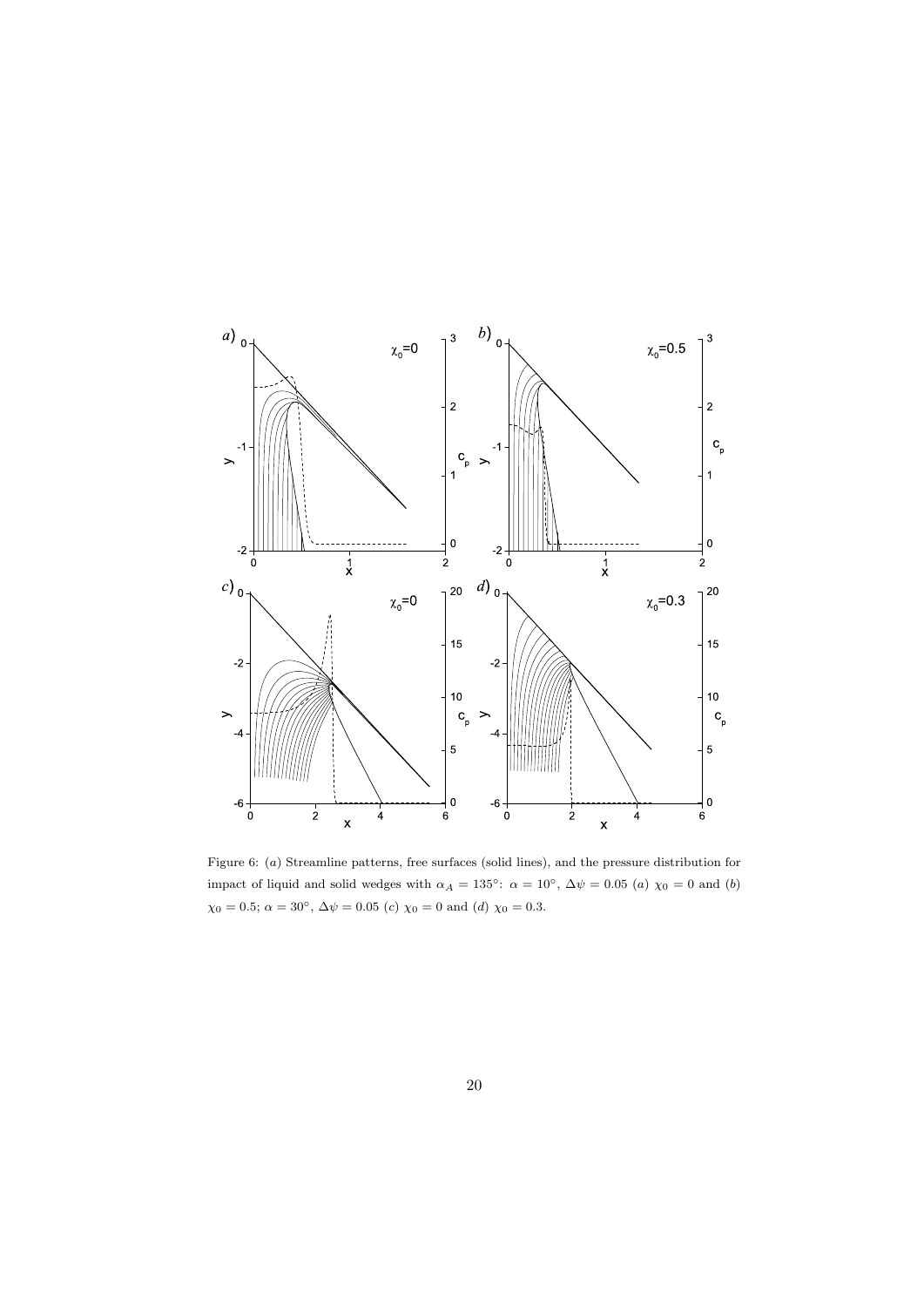

Figure 7: (*a*) Streamline patterns, free surfaces (solid lines), and the pressure distribution for the liquid and solid wedges  $\alpha_A = 45^\circ$  and  $\alpha = 45^\circ$ , increment in the stream function  $\Delta \psi = 0.1$ , and (*a*)  $\chi_0 = 0$  and (*b*)  $\chi_0 = 1.0$ .

shown for the two deadrise angles  $\Delta_f$ , which is the angle between the solid surface and the undisturbed liquid surface,  $\Delta = 180^\circ - \alpha - \alpha_A = 35^\circ$  for cases (*a*) and (*b*), and  $\Delta_f = 15^\circ$  for (*c*) and (*d*). For cases (*a*) and (*c*),  $\chi = 0$ , the sparse distribution of the streamlines near the apex of the solid wedge indicates the low-velocity, or almost a stagnation region. For  $\Delta_f = 35^\circ$  the low-velocity region also occurs near the apex of the solid wedge. The tip jet, or the jet attached on the body surface, becomes very thin at  $\chi = 0.5$ . At even larger *χ*, the jet will be even thinner, which would cause computational difficulty. Because of that at  $\Delta_f = 15^\circ$  the maxima  $\chi$  for which the converged results are obtained is 0*.*3.

Comparing the results in figures 5 and 6 we can see that the smaller deadrise angle causes the larger pressure peak near the root of the tip jet as well as the larger pressure on the entire wedge surface. However, larger permeability of the solid wedge leads to larger reduction of the high pressure due to the larger flowrate through the wedge surface for both linear  $(Eq. (24))$  and quadratic (Eq. (25)) relationships between the normal velocity and the pressure.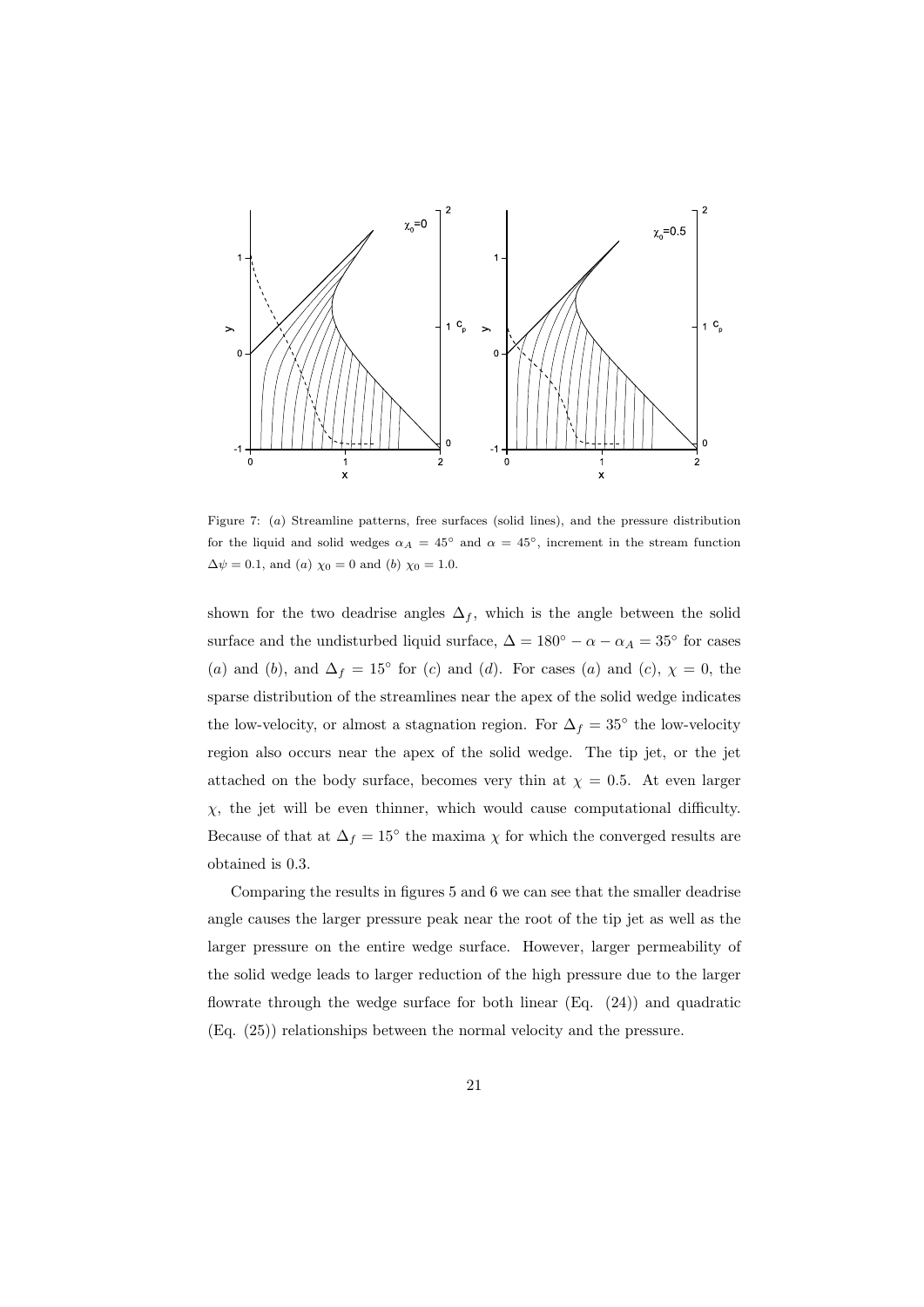Results for the angles of the liquid and solid wedges  $\alpha_A = \alpha = 45^\circ$  are shown in Figure 7. For the impermeable surface in case (*a*), the pressure decreases almost linearly from the wedge apex to the root of the tip jet, while in case (*b*) the pressure decreases more mildly and then faster near the root of the tip jet. This is caused by larger pressure reduction near the apex of the wedge due to the larger flowrate into the wedge side there.

#### **4. Conclusions**

We have developed a method which generalizes previous water-impact studies and accounts for certain essential features associated with a permeability of the solid body. The focus is on some configuration in which the flow can be treated as self similar at earlier stage of the impact. The mathematical approach is based on the integral hodograph method, which enables the original problem in a physical domain to be reduced to a system of integro-differential equations along the straight lines. These equations are solved numerically through the method of successive approximation. The numerical procedure has been verified by convergence study and comparison with some known results.

The presented calculations confirmed the reduction of the hydrodynamic pressure for a porous or perforated wedge entering the flat free surface and revealed the similar effect for a liquid wedge impacting a permeable wedge. This effect magnifies in the case of smaller deadrise angle between the side of the solid and the undisturbed liquid surface. The permeability of the body also affects the tip jet which becomes a much thinner liquid film on the body surface even at moderate permeability condition.

#### **5. Acknowledgements**

This work is supported by Lloyds Register Foundation (LRF) through the joint centre involving University College London, Shanghai Jiaotong University and Harbin Engineering University, to which the authors are most grateful. LRF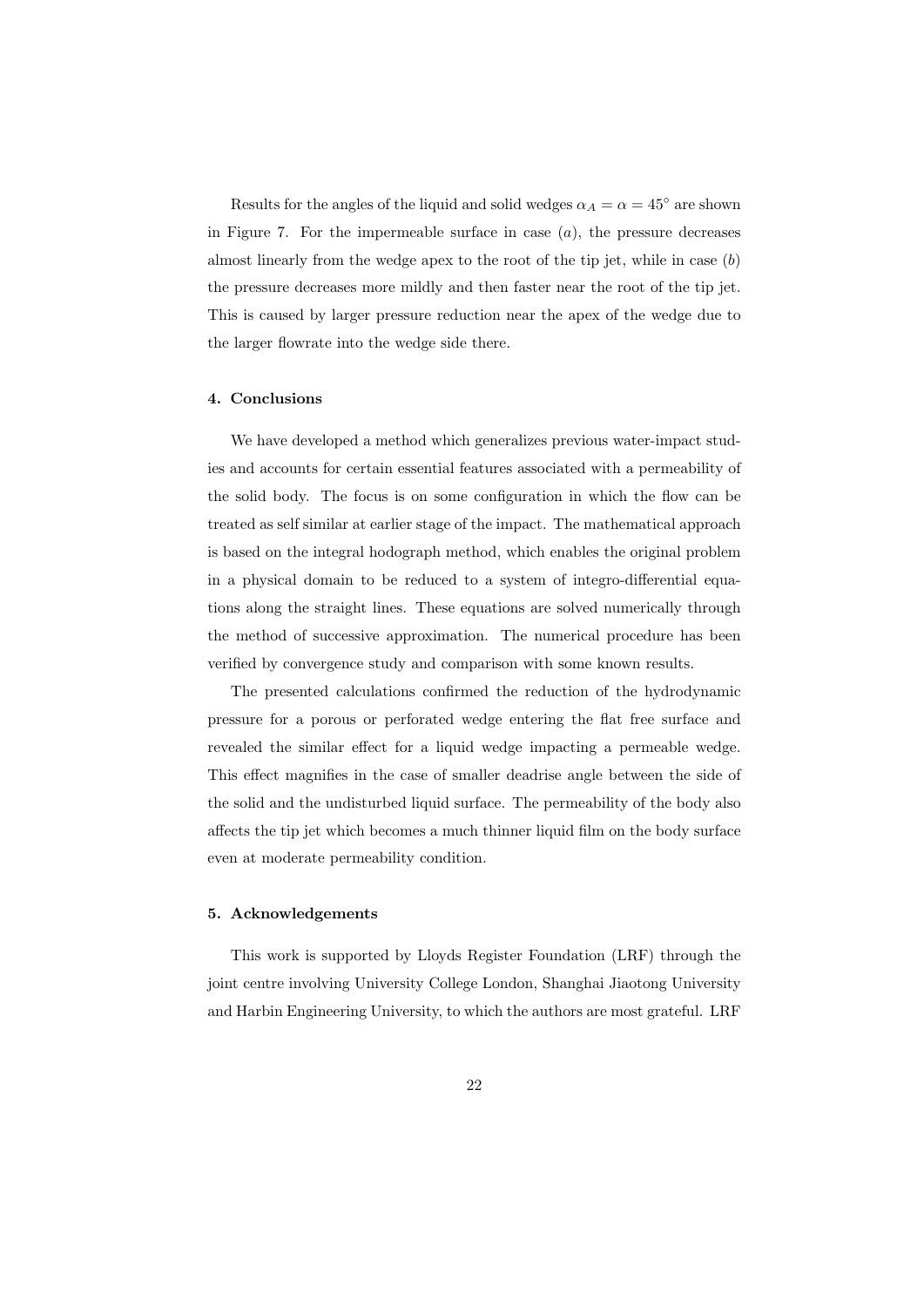supports the advancement of engineering-related education, and funds research and development that enhances safety of life at sea, on land and in the air.

#### **References**

- [1] B. Molin, Motion Damping by Slotted Structures. In Hydrodynamics: Computations, Model Tests and Reality, Developments in Marine Technology. Elsevier, 1992.
- [2] S.D. Howison, J.R. Ockendon and S.K. Wilson. Incompressible water entry problems at small deadrise angles. J. Fluid Mech. 222(1991), 215-230.
- [3] J.M. Oliver Second-order Wagner theory for two-dimensional water-entry problems at small deadrise angles. J. Fluid Mech. 572(2007), 59-85.
- [4] M. Reinhard, A.A. Korobkin, M. J. Cooker. Water entry of a flat elastic plate at high horizontal speed. J. Fluid Mech. 724(2013), 123 - 153.
- [5] B. Molin A.A. Korobkin. Water entry of perforated wedge. In 16th IWWWFB Proc. (Eds. K. Mori and H. Iwashita), Hiroshima, 22-25 April (2001), 121- 124.
- [6] A. Iafrati, A.A. Korobkin Self-similar solutions for porous/perforated wedge entry problem. In 20th IWWWFB Proc. Oslo, 29 May - 1 June (2005).
- [7] A. Iafrati, T. Miloh, A.A. Korobkin. Oblique water entry of a block sliding along a sloping beach. Proceedings of International Conference on Violent Flows, Fukuoka, Japan (2007).
- [8] Y.A. Semenov, A. Iafrati. On the nonlinear water entry problem of asymmetric wedges. J. Fluid Mech., 547(2006), 231 - 256.
- [9] Y.A. Semenov, L.J. Cummings. Free boundary Darcy flows with surface tension: analytical and numerical study. Euro. J. Appl. Math., 17(2006), 607 -631.